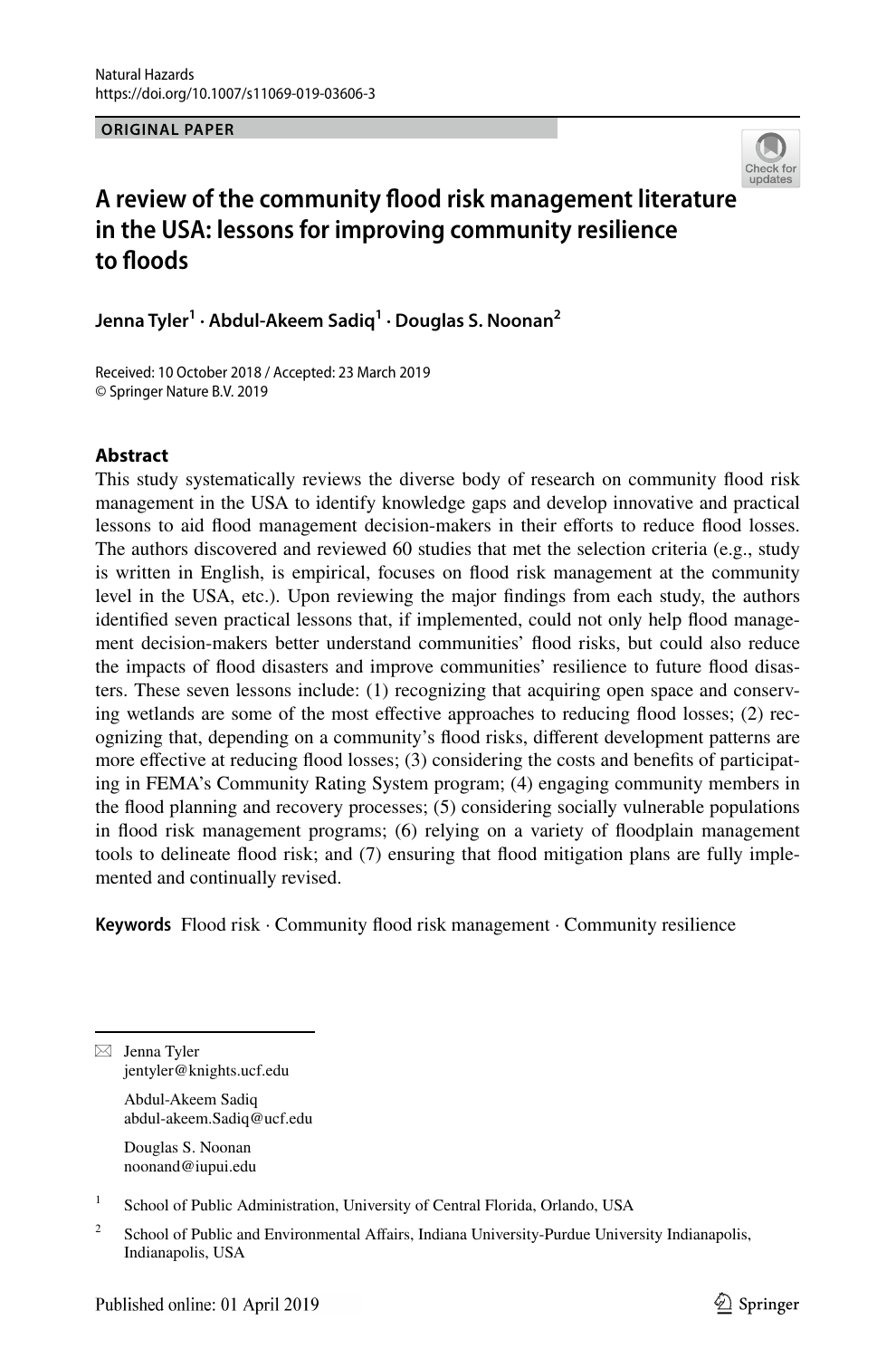# **1 Introduction**

Floods have and continue to pose signifcant threats to communities in the USA (Cigler [2017;](#page-23-0) Consoer and Milman [2017;](#page-23-1) Sadiq [2017;](#page-25-0) Sadiq and Noonan [2015a,](#page-25-1) [b](#page-25-2)). In fact, of all the natural hazards, foods are the costliest and result in the most lives lost and property damage (Cigler [2017](#page-23-0); Kick et al. [2011\)](#page-24-0). Recent disasters, including the 2016 Louisiana foods as well as Hurricanes Harvey, Irma, and Maria, illustrate the devastating impacts floods can have on local communities in the USA (National Weather Service [2017](#page-25-3)). The devastation caused by these disasters and others stems from the interaction of the physical, social, built, and political environments (Brody et al. [2011](#page-23-2)). Indeed, persistent development along the US coastlines and foodplains coupled with increased precipitation and rising sea levels has exacerbated communities' flood risks (Bouwer [2011](#page-22-0); Brody et al. [2010\)](#page-23-3). Furthermore, scholars argue that federal food policies and programs in the USA are costly, inefective, and have inadvertently encouraged development in high-risk food zones (Cigler [2017;](#page-23-0) Strother [2016\)](#page-25-4). The US National Flood Insurance Program (NFIP), for example, subsidizes the costs associated with living and doing business in high-risk food zones at the expense of taxpayers (Strother [2016\)](#page-25-4).

Amid the Intergovernmental Panel on Climate Change's (IPCC) ([2013\)](#page-24-1) prediction of increases in the frequency and severity of food disasters engendered by climate change, there is a potential for increased food impacts. In light of these predictions, scholars have argued that a focus on community food risk management is an efective way to reduce flood damages in the USA (Pielke and Downton [2000](#page-25-5)). In this study, the term "community" takes on a geographic connotation and refers to a single or collection of states, counties, and/or neighborhoods. Furthermore, community food risk management is defned as actions taken by government and non-government actors, with a purpose to better understand and/or reduce food risks at the state, county, and/or neighborhood levels (Mees et al. [2016\)](#page-24-2). Examples of community food risk management activities include, but are not limited to, adopting structural (e.g., constructing dams, levees, seawalls, etc.) and non-structural (e.g., regulating land use, revitalizing wetlands, etc.) mitigation measures, drafting and implementing comprehensive food mitigation plans, and providing community members with information on food risks (Brody et al. [2010\)](#page-23-3). Mitigation, in this study, refers to actions taken to reduce food losses. The authors chose to exclusively focus on community food risk management in the USA to ensure that the practical lessons identifed are relevant and applicable to food management decision-makers in the USA. For example, while there is an abundance of studies on community flood risk management around the world, the policies, practices, and approaches that are relevant and efective in other countries may not be as relevant and efective in the USA. Indeed, diferences in governance structures and processes, topography, weather patterns, and social vulnerabilities will have implications for developing efective community food risk management strategies (Jongman et al. [2018\)](#page-24-3).

Addressing food risks at the community level is important because food risks involve interdependent physical, political, social, and ecological interactions (Brody et al. [2011](#page-23-2)). In addition, the community level is amenable to implementing comprehensive food risk management initiatives. This partly explains why the number of studies on food risk management conducted at the community level in the USA has steadily increased over the past decade. Given the importance of understanding food risk management at the community level and the myriad studies done on this topic, there is a compelling need to synthesize this large body of research as a means to identify practical lessons to improve communities'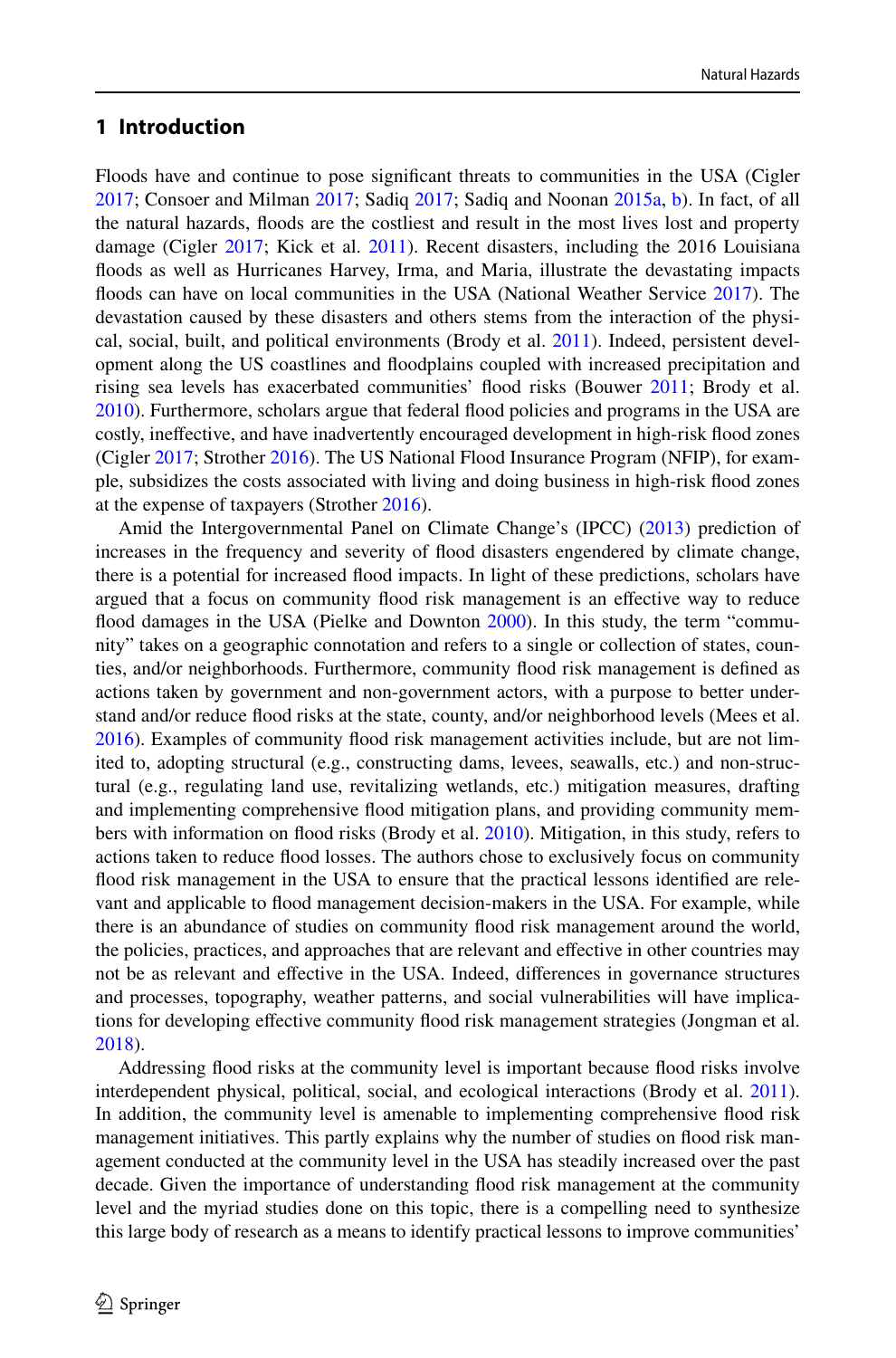resilience to future food disasters. Resilience, in this study, refers to a community's ability to absorb the effects of a flood disaster and adapt to reduce the effects of future flood disasters (Cutter et al. [2008](#page-23-4)). Moreover, scholars (e.g., Morrison et al. [2017](#page-24-4)) have called for increased transfer of important fndings on food risk management from the academic community to practitioners and policymakers. The present study addresses these needs by systematically reviewing the diverse body of research on community food risk management in the USA. In doing so, it identifes knowledge gaps as well as innovative and practical lessons that, if implemented, could not only help food management decision-makers better understand communities' food risks, but could also reduce the impacts of food disasters and improve communities' resilience to future food disasters.

We organize the remainder of the paper as follows. The next section discusses food risk governance in the USA. The third section describes the methodology, including the search strategy and the selection criteria. The fourth section presents the results and major fndings, and the ffth section identifes practical lessons for food management decisionmakers to improve their communities' resilience to future food disasters. The sixth section describes diferent knowledge gaps and identifes directions for future research. The paper concludes by discussing the implications of our fndings for food risk management scholars and practitioners and highlighting a few study limitations.

### **2 Flood risk governance in the USA**

Initial attempts to manage food risks in the USA date back to the early 1900s, with the federal government assuming principal responsibility (Galloway [2008\)](#page-24-5). For example, in 1936, Congress passed the Flood Control Act, which provided the United States Army Corps of Engineers (USACE) and other federal agencies with the authority to design, develop, and maintain hundreds of civil engineering projects (e.g., dams, levees, and dikes) to reduce food losses (Haddow et al. [2011](#page-24-6)). Through the 1960s, the federal government maintained this structural approach to food management (Galloway [2008](#page-24-5)). In fact, it was not until the passage of the National Flood Insurance Act of 1968 that the federal government took a serious interest in engaging in more non-structural food mitigation measures. A major component of this act was the establishment of the NFIP. The purpose of the NFIP was and continues to be to reduce food risks by requiring participating communities to adhere to a set of floodplain management standards and to offer flood insurance to properties with a signifcant food risk (Horn and Brown [2018](#page-24-7)). Following the passage of the National Flood Insurance Act, states began to assume a major role in foodplain management as they were required to adhere to NFIP standards and began advising and supporting their participating NFIP localities (Mittler et al. [2006](#page-24-8)).

To incentivize communities to implement foodplain management activities that go beyond those required under the NFIP, the Federal Emergency Management Agency (FEMA) created the Community Rating System (CRS) program. The CRS is a federal, voluntary program whereby communities that participate in the CRS are eligible to receive reductions in their food insurance premiums. If a community decides to participate in the program, they accumulate credit points as they adopt additional food mitigation activities. Examples of creditable activities include, but are not limited to, establishing higher regulatory standards, engaging in outreach projects, and constructing dams and levees (see the CRS Coordinator Manual for a full list of the 19 creditable activities: [https://www.fema.](https://www.fema.gov/media-library/assets/documents/8768) [gov/media-library/assets/documents/8768\)](https://www.fema.gov/media-library/assets/documents/8768). As communities accrue credit points, they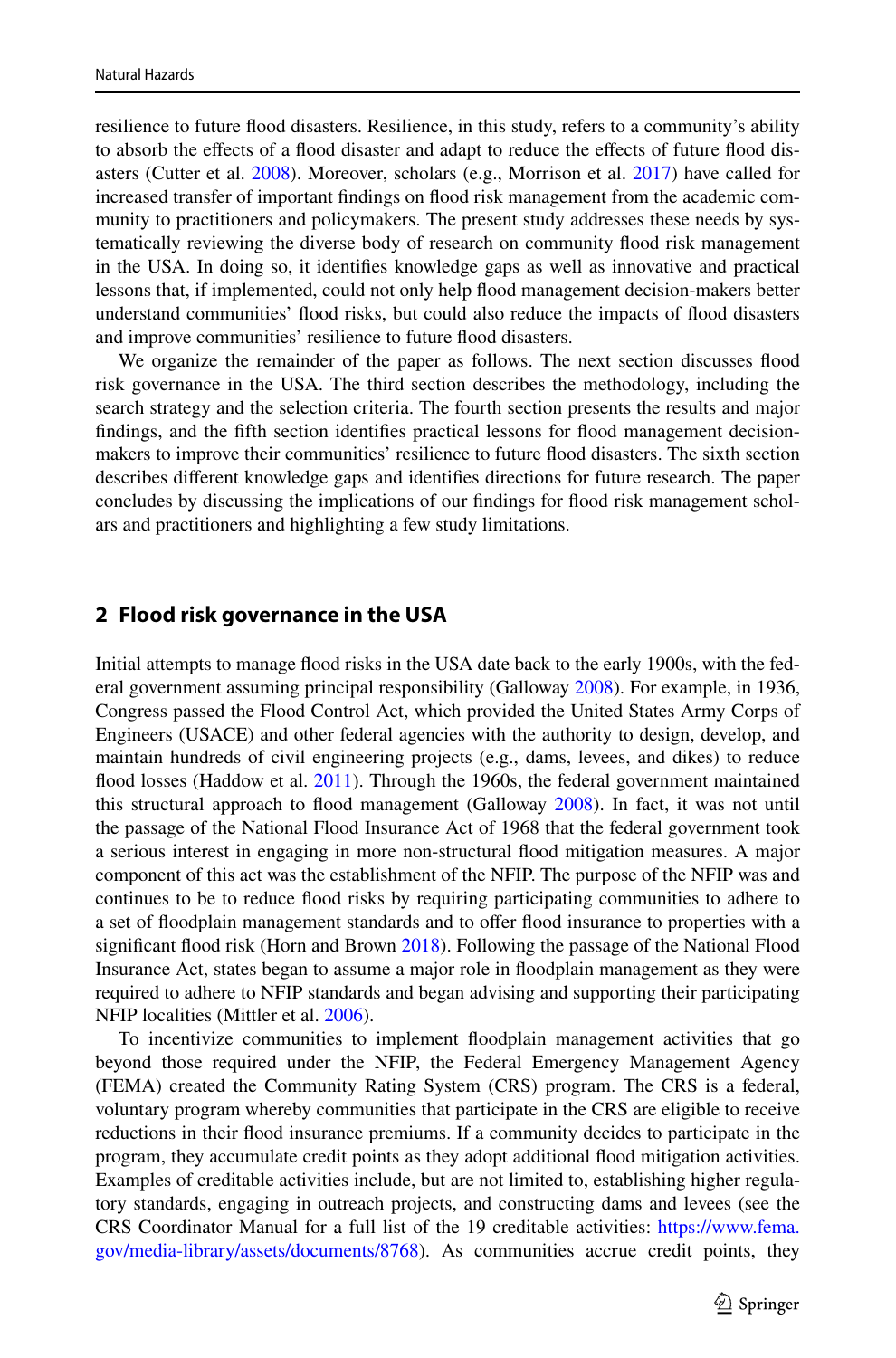improve their CRS class. CRS classes range from 10 to 1. A class 10 community represents a community that does not participate in the CRS or that has not accrued enough credit points to receive any discounts in food insurance premiums. Conversely, a class 1 community represents a community that has accrued the maximum amount of credit points, thus receiving a 45% discount in food insurance premiums (so long as the community is located in a Special Flood Hazard Area [SFHA], an area with a one percent chance of fooding in any given year). Intermediate classes receive discounts in food insurance premiums in increments of 5%.

Today, food risk management is primarily a function of local governments (e.g., cities and counties), especially local emergency and foodplain managers. Whereas emergency managers are responsible for coordinating eforts to mitigate, prepare, respond, and recover from any and all disasters and emergencies, foodplain managers are responsible for developing, implementing, and overseeing the community's foodplain management program. This frequently includes "enforcing the community's food damage prevention ordinance, updating food maps, plans, and policies of the community, and any of the activities related to administration of the National Flood Insurance Program" (Association of State Floodplain Managers [2010,](#page-22-1) p. 1). Depending on the size and structure of a locality, the emergency and foodplain manager may be a dual job title and, thus, occupied by the same local government employee. However, in other communities, the foodplain manager is a second job title of a city or county community development director, engineer, building code offi-cial, or zoning officer (Tyler [2018;](#page-25-6) Tyler and Sadiq [2018\)](#page-25-7). Rarely, is a floodplain manager the sole function of a local government employee. Rather than using the terms foodplain manager or emergency manager to describe the individuals that play a decision-making role in managing communities' food risks, the authors use the term "food management decision-makers" to include policymakers and other agencies and groups that are involved in making decisions to minimize a community's food risks.

# **3 Methods**

### **3.1 Selection criteria**

The selection criteria used to identify studies for inclusion are: (1) written in English; (2) focus on food risk management at the community level; (3) examine the USA; (4) peerreviewed journal article, conference paper, conference proceeding, or dissertation; (5) are empirical by relying on experience or observations (studies might use primary and/or secondary data as well as quantitative and/or qualitative data). One of the authors reviewed the title and abstract of all the papers generated by each keyword search to determine whether the paper met the criteria for inclusion. If a paper met the criteria for inclusion, the researcher obtained a full-text version of the article. However, if the paper did not meet the criteria, this author listed it in the category of exclusions and noted the reason for exclusion (e.g., not written in English, did not focus on the USA, etc.). If this researcher could not determine whether the article met the selection criteria by looking at the title and abstract, a full-text version of the article was obtained for further inquiry in order to make the fnal eligibility determination.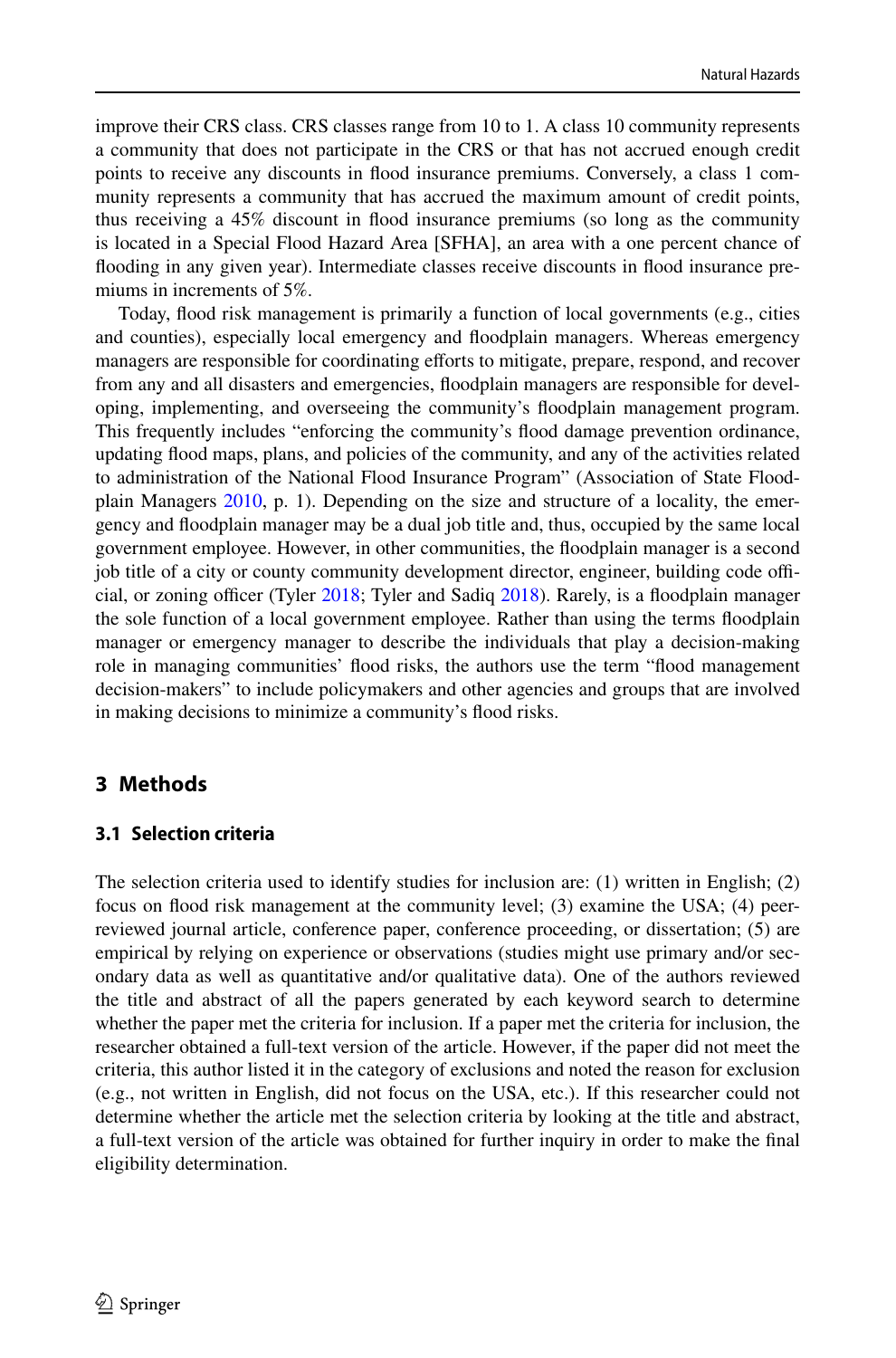# **3.2 Search strategy**

We adopted a three-stage approach to identify relevant studies. Stage one involved searching papers indexed in three academic databases—Google Scholar, Science Direct, and Web of Science (Bubeck et al. [2012](#page-23-5); Morrison et al. [2017;](#page-24-4) Thompson et al. [2017](#page-25-8)). The search of these academic databases began in May of 2017 using the keyword "Community Rating System" and "FEMA." We began the search with this keyword because studies examining community food risk management in the USA typically reference FEMA's CRS program. This keyword search yielded 890 results from Google Scholar, 29 from Science Direct, and six from Web of Science. We identifed additional studies by searching the three literary databases using the following keywords "community food risk management," "community food policy," "community food risk," and "community food management." These searches generated an additional 202 unique studies. Although we completed the keyword searches on June 16, 2017, we used Google Scholar Alerts to receive additional studies that contained any of the keywords until December 31, 2017. These alerts yielded 45 more studies. In total, we screened and reviewed 1,172 papers and 1,053 papers, respectively. After the review process, 44 studies matched the selection criteria (see Fig. [1\)](#page-4-0).

In stage two, we e-mailed a list containing the initial 44 studies to six experts on community food risk management to validate our list and to add any missing eligible studies. By expert, we mean individuals that have published extensively on community food risk management and whose works are well cited. These experts are from diferent disciplines such as city and regional planning, sociology, urban and regional sciences, and economics.



<span id="page-4-0"></span>**Fig. 1** Diagram of studies selected for inclusion from stage 1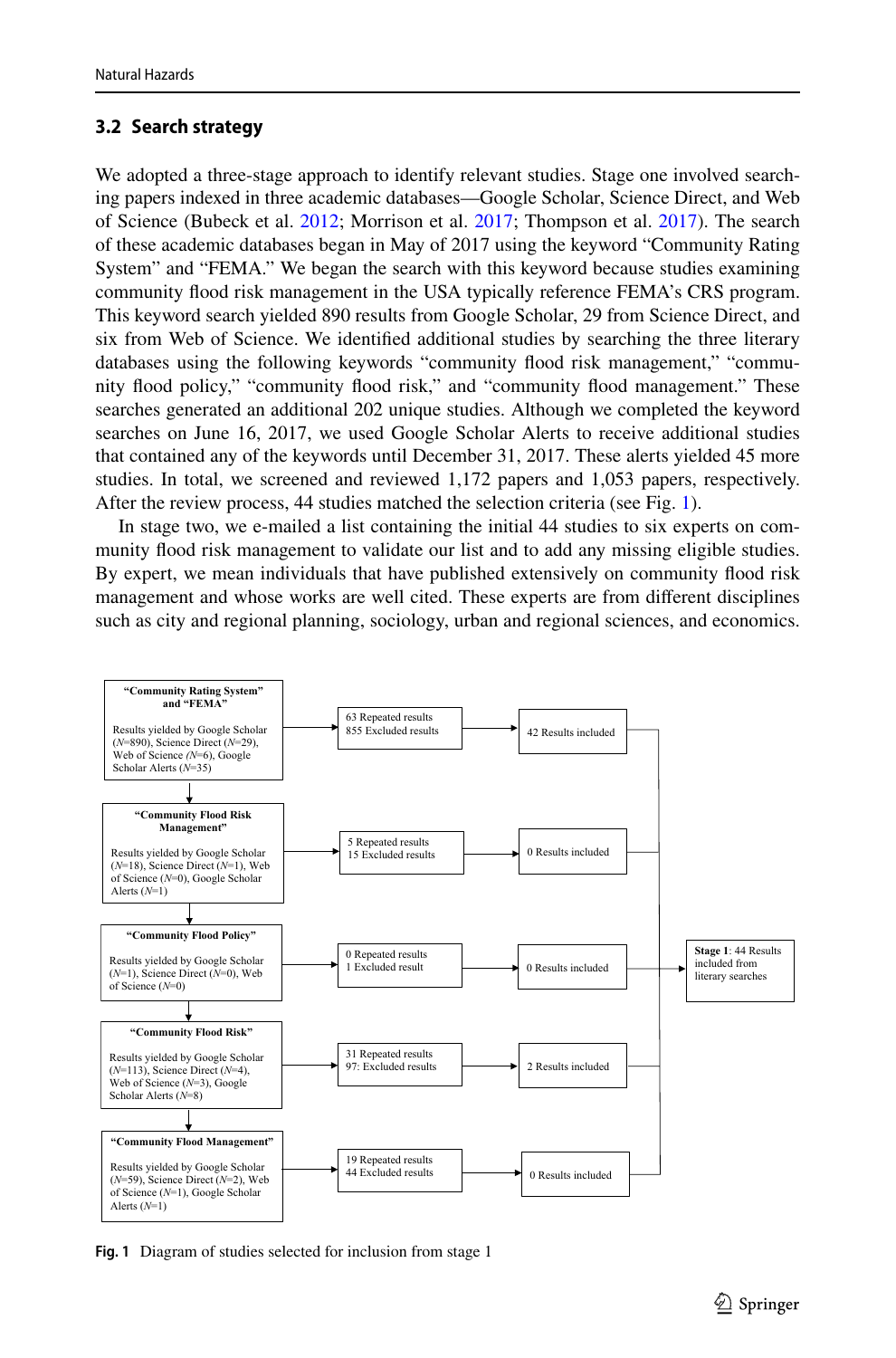Furthermore, these experts are at varying stages of their academic careers, with one expert holding the rank of an assistant professor, two holding the rank of associate professor, two holding the rank of full professor, and one serving as the managing director for a university research center. All six of the experts validated the 44 studies, and some of them recommended ten additional studies. After reviewing their ten recommended studies, only two met our selection criteria. This brings the total number of studies to 46 at the end of stage two.

In stage three, we carried out a backward citation search (Thompson et al. [2017](#page-25-8)) by going through the references of all 46 studies. Through this process, we discovered 14 new studies that met the selection criteria. At the end of the third and fnal stage, we had a total of 60 studies that met our selection criteria and are included in the review. Figure [2](#page-5-0) presents a graphical illustration of the three-stage approach used for selecting the 60 studies.

## **3.3 Coding strategy**

Two of the authors reviewed and coded the 60 studies included in the review. Specifcally, these authors identifed the methodological qualities of each study such as the research question, study area, sample size, dependent and independent variables, data sources,



<span id="page-5-0"></span>**Fig. 2** Three-stage approach for study selection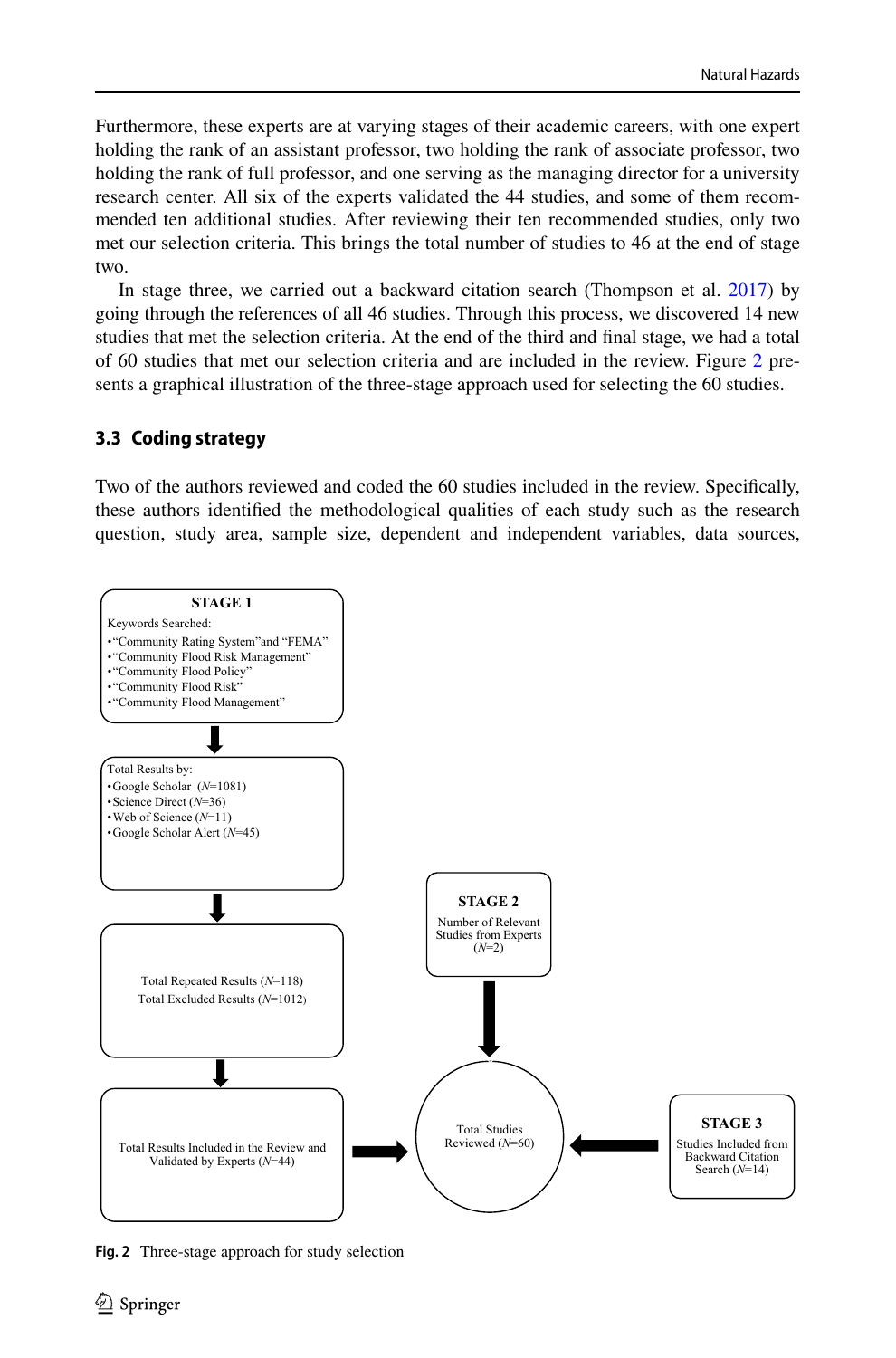analytical approach, and major fndings. To ensure inter-coder reliability, these two authors separately reviewed and coded ten randomly selected articles from the 60 studies eligible for review. After reviewing and coding the ten articles, these two individuals compared their codes and discovered only one discrepancy in codes. The authors resolved this discrepancy by consensus. The remaining 50 studies were evenly distributed to the two authors and were coded individually. No additional issues were found.

# **4 Results**

### **4.1 Methodological qualities of included studies**

Two of the authors coded various methodological qualities of the 60 studies included in this review. First, the authors organized the research question(s) and/or the purpose of each study into six themes: mitigating community flood losses  $(N=20)$ ; FEMA's CRS program  $(N=16)$ ; perceptions and responses to flood events and flood policies  $(N=9)$ ; understanding communities' flood risks  $(N=7)$ ; flood mitigation tools  $(N=6)$ ; and communities' efforts to plan for flood events  $(N=2)$ . Next, the authors identified the number of studies that focus on a coastal area ( $N=20$ ), inland area ( $N=6$ ), or both ( $N=32$ ). Then, the authors identifed the study location for each study, which was measured as the specifc state(s) where each study was conducted. The majority of studies were conducted, at least in part, in Texas ( $N=17$ ) or Florida ( $N=15$ ) (see Fig. [3](#page-6-0)). The authors also coded whether the study employed quantitative or qualitative methodologies as well as whether the study relied on primary or secondary data. The authors found that the majority of studies included in the review are quantitative ( $N=54$ ) and rely on secondary data ( $N=47$ ) gathered from government sources. Finally, the authors recorded study sample sizes and found the maximum and minimum sample sizes reported are 1.8 million and 1, respectively.



<span id="page-6-0"></span>**Fig. 3** Map showing the distribution of studies by state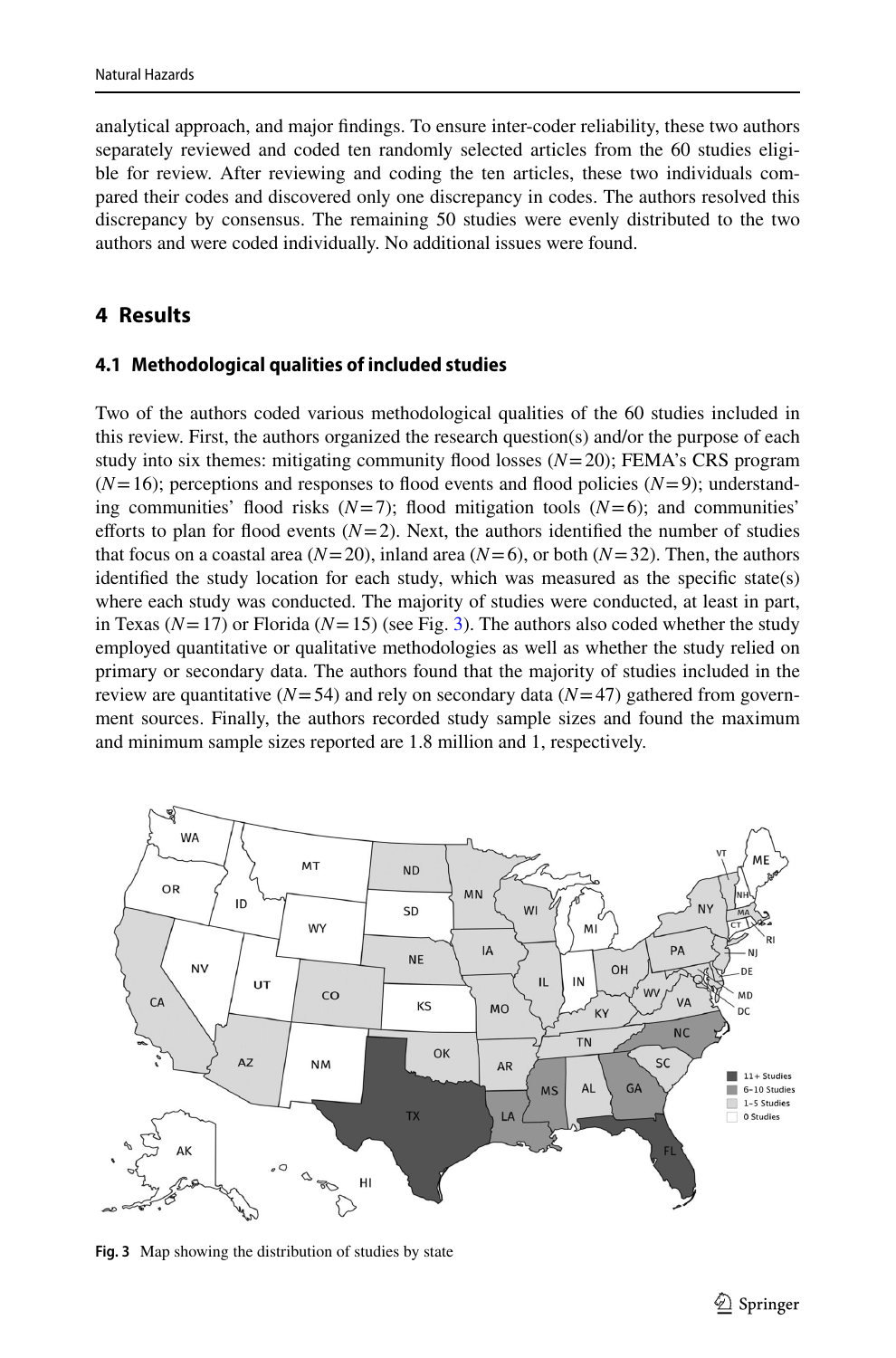In addition to assessing the methodological qualities of the 60 studies, the authors ascertained whether there has been a general upward trend in the number of published community food risk management studies as well as where the majority of the community food risk management studies have been published. According to Fig. [4](#page-7-0), the number of publications on community food risk management has increased since 2006; the highest number of publications  $(N=8)$  was in 2014 and 2015. The rise in the number of studies since 2006 makes sense because it was not until then that the term or the practice of "food risk management" became more widely recognized (Galloway [2008\)](#page-24-5). Finally, in terms of publication outlet, the journal with the highest number of publications is Natural Hazards Review ( $N=8$ ), followed by dissertations ( $N=6$ ). Twenty one of the 32 publication outlets published one study each.

#### **4.2 Major fndings from the community food risk management literature**

The authors recorded the major fndings for all 60 studies. The authors organize the fndings based on the following six research themes that were identifed when analyzing each study's research question(s) and/or purpose: mitigating community flood losses  $(N=20)$ ; FEMA's CRS program (*N*=16); perceptions and responses to food events and food policies  $(N=9)$ ; understanding communities' vulnerabilities and flood risks  $(N=7)$ ; flood mitigation tools ( $N=6$ ); and communities' efforts to plan for flood events ( $N=2$ ).

Studies examining how communities can mitigate food losses indicate that acquiring and conserving open space (Brody and Highfeld [2013;](#page-22-2) Brody et al. [2014,](#page-23-6) [2017](#page-23-7); Calil et al. [2015\)](#page-23-8), protecting naturally occurring wetlands (Brody et al. [2007a,](#page-22-3) [b,](#page-22-4) [c](#page-22-5), [2015b](#page-23-9); Highfeld and Brody [2006](#page-24-9)), and specifc development patterns can signifcantly reduce food losses (Brody et al. [2011](#page-23-2), [2013\)](#page-23-10). Acquiring and conserving open space is an efective strategy for reducing food risks as it focuses on locating high-risk, food-prone areas, preventing highdensity development in these areas, and using these areas as a means to store food waters (Brody et al. [2007a,](#page-22-3) [2017\)](#page-23-7).



<span id="page-7-0"></span>**Fig. 4** Number of community flood risk management publications by year  $(N=60)$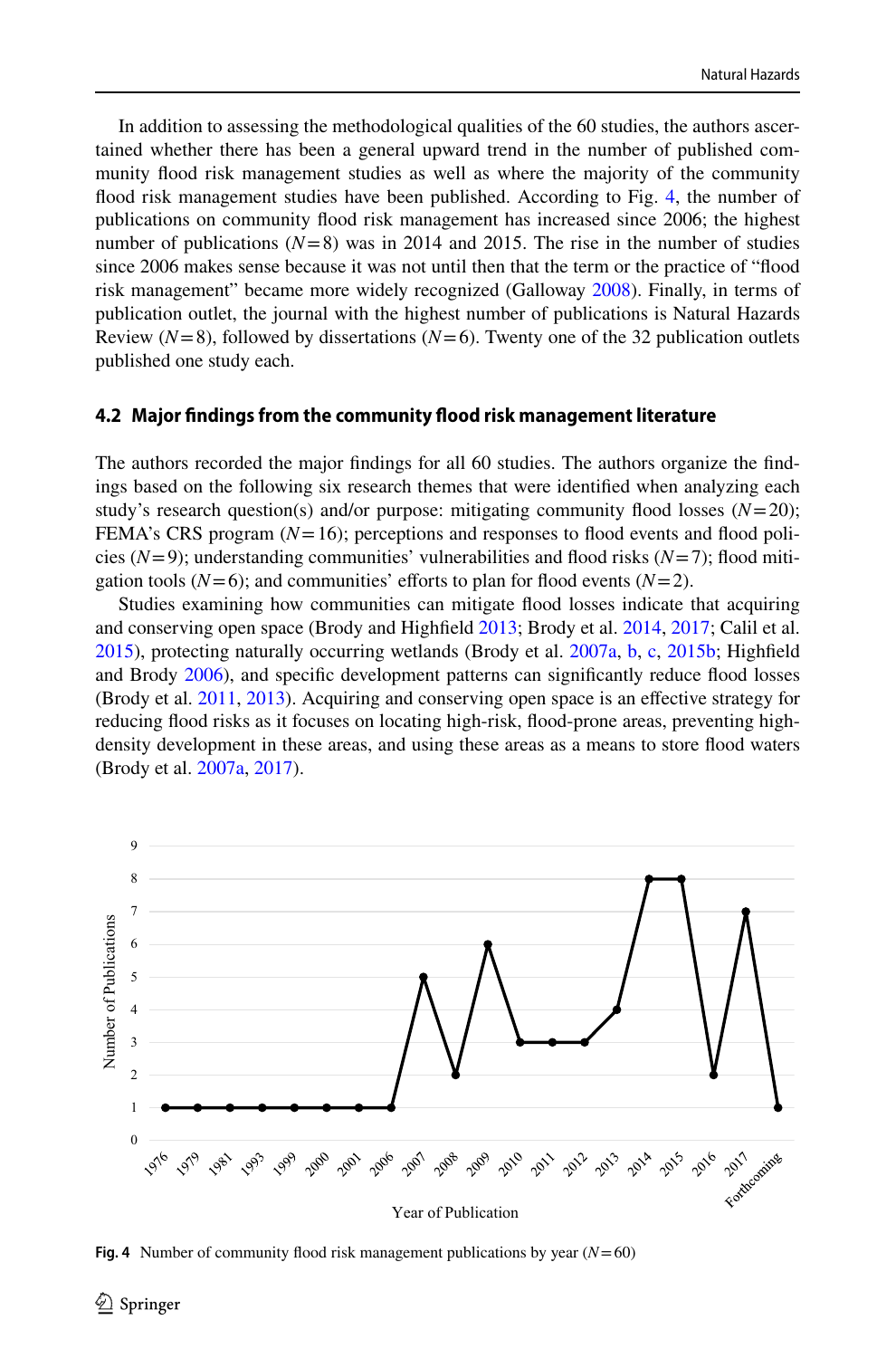Wetlands are an efective food mitigation tool because they help facilitate a properly functioning water cycle (Brody et al. [2007b\)](#page-22-4) and are able to absorb and hold large amounts of flood water (Brody et al. [2007c](#page-22-5)). Furthermore, local land configuration and development patterns have important implications for community food risk management as they not only infuence where food water goes, but also determine whether development will occur in flood-prone areas (Brody et al. [2017\)](#page-23-7).

Studies included under FEMA's CRS program indicate that local capacity, food risk, socioeconomic characteristics, and political economy factors are signifcant predictors of initial and continuing participation in the CRS program (Asche [2013;](#page-22-6) Landry and Li [2011,](#page-24-10) [2018;](#page-24-11) Li [2012;](#page-24-12) Paille et al. [2016](#page-25-9); Sadiq and Noonan [2015a,](#page-25-1) [b](#page-25-2)). This body of research also demonstrates that participation in FEMA's CRS program is indeed an efective strategy for reducing communities' food losses (Highfeld and Brody [2013](#page-24-13), [2017](#page-24-14)).

The studies included under the theme, perceptions, and responses to food events and policies show the importance of stakeholder engagement in food recovery processes (Albright and Crow [2015a,](#page-22-7) [b\)](#page-22-8) and how state and federal policies impact mitigation (Berke et al. [2014;](#page-22-9) Deegan [2007;](#page-23-11) Kick et al. [2011;](#page-24-0) Paul and Milman [2017\)](#page-25-10). Moreover, the studies that examined existing food mitigation tools indicate that the 100-year floodplain may not be a sufficient tool for measuring community flood risks (Blessing et al. [2017;](#page-22-10) Brody et al. [2012a;](#page-23-12) Patterson and Doyle [2009](#page-25-11)).

The studies included under understanding communities' vulnerabilities and food risks suggest that societal (e.g., sociodemographic characteristics), physical (e.g., landscape features), and institutional (e.g., organizational capacity) factors contribute to a community's food risk (Brody et al. [2009b](#page-23-13), [2010;](#page-23-3) Chakraborty et al. [2014](#page-23-14); Consoer and Milman [2017](#page-23-1); Mogollón et al. [2016](#page-24-15); Zahran et al. [2008\)](#page-25-12). More specifcally, these studies indicate that communities with higher percentages of socially vulnerable populations (Zahran et al. [2008\)](#page-25-12) and lower organizational capacity (Brody et al. [2009b,](#page-23-13) [2010](#page-23-3)) have greater food risks and that larger foods cannot be managed by solely manipulating landscape structure (Mogollón et al. [2016\)](#page-24-15). Finally, and somewhat surprisingly, studies examining communities' eforts to plan for food events demonstrate that the develop-ment and quality of mitigation plans has little effect on flood losses (Bailey [2017](#page-22-11); Kang [2009](#page-24-16)). Table [1](#page-16-0) in ["Appendix"](#page-15-0) presents summaries of each study's major fndings.

### **5 Discussion**

The authors identifed a set of practical lessons that emanated from the themes and major findings presented in Table [1](#page-16-0) in ["Appendix.](#page-15-0)" While these lessons are developed to be relevant to food management decision-makers throughout the USA, we recognize that these lessons may not be suitable for every community. Hence, we argue that, when applicable, food management decision-makers should consider implementing these lessons. The level of applicability will largely depend on a community's food risks and resources such as funding, staf, and experience. We organize these lessons based on the previous themes identifed: mitigating community food losses; FEMA's Community Rating System program; perceptions and responses to food events and food policies; understanding communities' vulnerabilities and food risks; food mitigation tools; and communities' efforts to plan for flood events.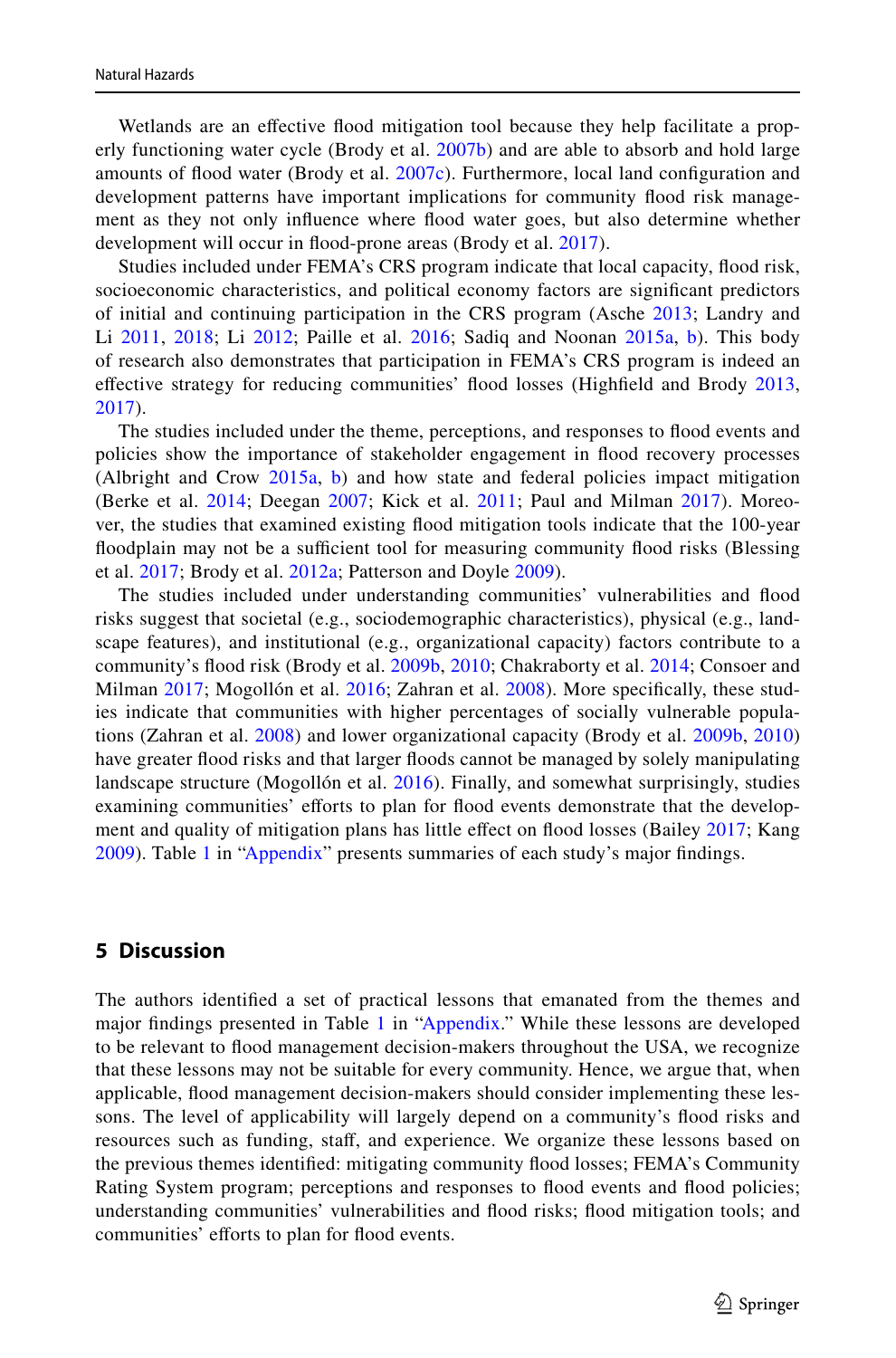#### **5.1 Mitigating community food losses**

Lesson 1: Recognize that acquiring open space and conserving wetlands are some of the most effective approaches to reducing flood losses.

One of the most consistent fndings among the community food risk management scholarship is that acquiring open space signifcantly reduces the amount of damage caused by flood events (Brody and Highfield [2013](#page-22-2); Brody et al. [2017](#page-23-7); Calil et al. [2015\)](#page-23-8). Acquiring open space refers to a three-step process, whereby emphasis is placed on locating high-risk, food-prone areas, preventing high-density development in these areas, and using these areas as a means to store food waters (Brody et al. [2007a](#page-22-3), [2017\)](#page-23-7). Furthermore, because open spaces typically contain less impervious surfaces compared to commercial or residential areas, they can be used to accommodate recreational facilities or parks (Brody et al. [2015b,](#page-23-9) [2017](#page-23-7)). In the USA, the decision to acquire land to use for open space is embedded in local land use and planning documents (Brody and Highfeld [2013](#page-22-2)). Furthermore, the acquisition of open space can be established through a number of techniques, including "zoning provisions, fee simple purchase, conservation easements, setbacks, the transfer of development rights, and conservation overlay zones" (Brody et al. [2017](#page-23-7), p. 226). Participating in FEMA's buyout program is an additional method for acquiring open space. This program uses federal funds from FEMA's Hazard Mitigation Grant Program to fund up to 75% of the cost for buying out repetitive loss properties (FEMA [2014a\)](#page-23-15). Conserving wetlands represents another food mitigation tool that significantly reduces flood damages (Brody et al. [2007a,](#page-22-3) [b,](#page-22-4) [c](#page-22-5), [2015b](#page-23-9), [2017;](#page-23-7) Highfeld and Brody [2006](#page-24-9)). In fact, Brody et al. ([2007b](#page-22-4)) contend that the alteration of naturally occurring wetlands is the most important built-environment indicator of food damage. The practical lesson to be learned from these studies is that food management decision-makers should consider pursuing an avoidance strategy whereby emphasis is placed on acquiring open spaces and conserving wetlands to mitigate food risks, when applicable.

Lesson 2: Recognize that, depending on a community's flood risks, different development patterns are more effective at reducing flood losses.

Although food losses have historically been explained as a function of geophysical characteristics (e.g., precipitation, soil, and topography), scholars have recently concluded that socioeconomic and built characteristics are also important predictors for explaining differences in flood loss (Brody et al. [2011\)](#page-23-2). In light of this understanding, scholars (e.g., Brody et al. [2011](#page-23-2), [2013,](#page-23-10) [2015a](#page-23-16); Esnard et al. [2001;](#page-23-17) Kousky and Walls [2014\)](#page-24-17) have sought to determine what specifc development patterns are most efective at stemming food losses based on a community's flood risk. Brody et al. ([2011,](#page-23-2) [2013](#page-23-10)), for example, examine the infuence of development patterns on food losses along the Gulf Coast and fnd that as long as development is positioned away from food-prone areas, clustered, highintensity development patterns (i.e., areas of development with more than 80% of development being impervious surfaces) signifcantly reduce the amount of reported property damage. The reason for this is that such high-intensity development patterns are typically designed to direct food impact away from critical facilities, or equipped with food mitigation measures such as retention ponds that can handle large amounts of runofs, or use less land overall, thereby limiting food impacts (Brody et al. [2013](#page-23-10)). Conversely, low-intensity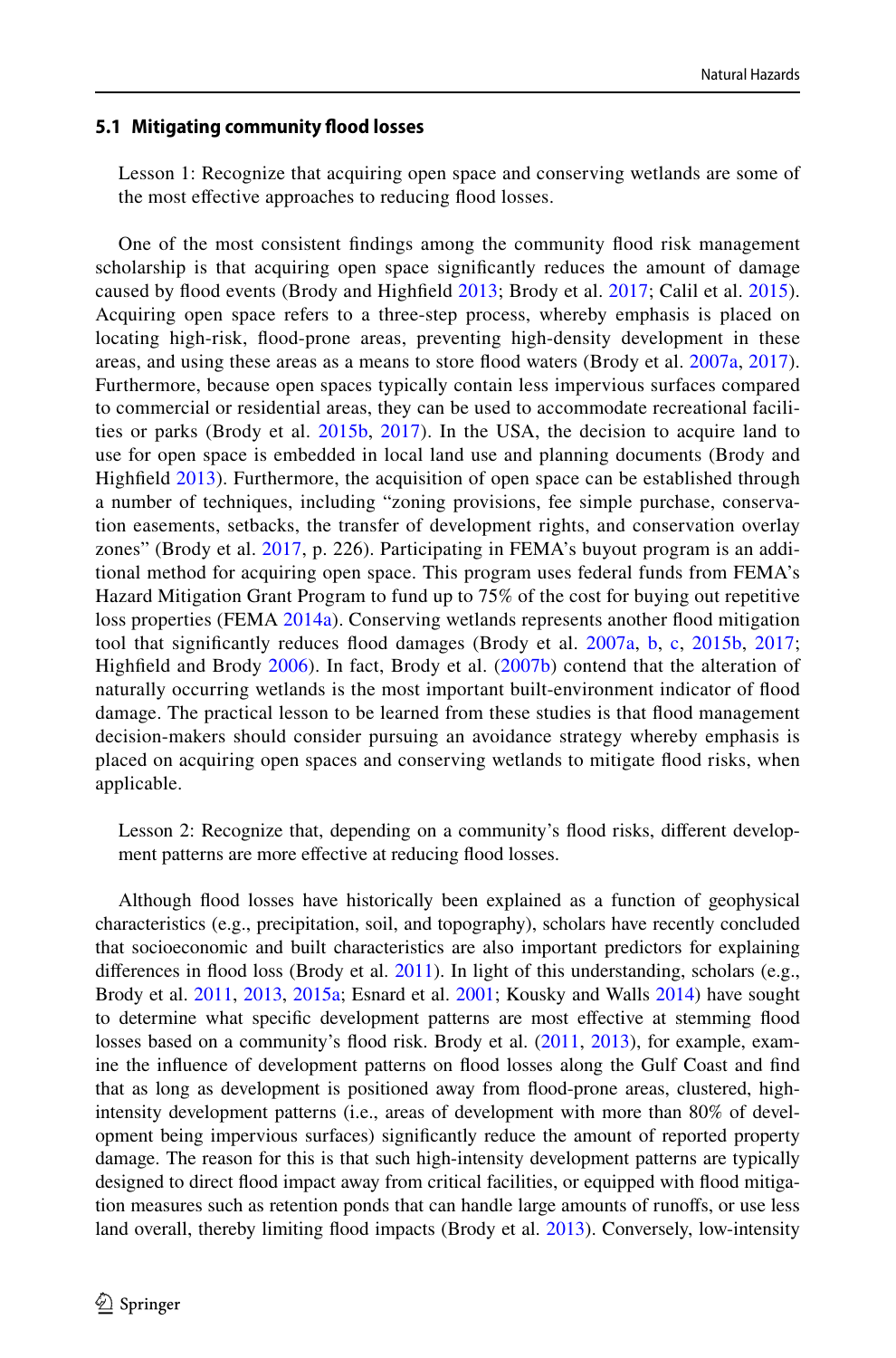development patterns exacerbate food property damages because they may lack adequate storm drainage systems, thus placing more people in harm's way (Brody et al. [2011](#page-23-2), [2013](#page-23-10)). The practical lesson to be learned from these studies is that food management decisionmakers should cluster development in areas with low food risk and build high-quality stormwater infrastructure such as retention ponds that would help reduce the impacts of flooding.

#### **5.2 FEMA's Community Rating System program**

Lesson 3: Consider the costs and benefts of participating in FEMA's CRS program.

Recall FEMA's CRS program is a federal voluntary program that was created in 1990 to incentivize communities to implement foodplain management activities that go beyond those required under the NFIP. By adopting additional flood mitigation measures, communities receive reductions in their food insurance premiums. The number of studies on the CRS program has burgeoned over the past decade (the authors are currently aware of 44 studies that assess the CRS in some regard (see Sadiq et al. [2018\)](#page-25-13)), presumably because of the perceived benefts of participation (e.g., reduced food risks and lower food insurance premiums) and the minimal number of communities that participate in the pro-gram (FEMA [2017](#page-23-18); Highfield and Brody [2017;](#page-24-14) Sadiq and Noonan [2015a,](#page-25-1) [b\)](#page-25-2). The extant research indicates that CRS participating communities experience substantially less food losses compared to communities that do not participate in the program (Highfeld and Brody [2017](#page-24-14)). In fact, Highfeld and Brody [\(2017](#page-24-14)) found that CRS participating communities experience a 41.6% overall average reduction in food claims compared to communities with similar characteristics that do not participate in the program. Moreover, Highfeld and Brody ([2013\)](#page-24-13) fnd that the following three CRS activities result in the greatest reduction in food damages: freeboard requirements (i.e., elevating structures above the base food elevation), open space protection (i.e., limiting development in food-prone areas and using these areas to store food waters), and food protection (e.g., retroftting buildings and constructing small food control projects). One practical lesson from these studies is that local food management decision-makers should consider the costs and benefts of participating in the CRS program if they have not done so already. Furthermore, communities already participating in the CRS should focus on implementing the following three CRS activities, as these activities have been shown to result in the greatest reduction in food damages: freeboard requirements, protecting open space, and engaging in food protection activities like retroftting structures or improving storm sewage systems (Highfeld and Brody [2013](#page-24-13)).

#### **5.3 Perceptions and responses to food events and food policies**

Lesson 4: Engage community members in the food planning and recovery processes.

When food disasters occur, they provide an opportunity for communities to learn from their experiences and to adjust their policies moving forward (Albright and Crow [2015a](#page-22-7)). How these policies are developed, however, depends on the individuals and groups that are involved in the discussions and decision-making processes (Albright and Crow [2015a](#page-22-7), [b](#page-22-8)). Indeed, Albright and Crow's ([2015a](#page-22-7)) analysis of public participatory processes in the aftermath of the 2013 Colorado foods shows that who participates in food recovery processes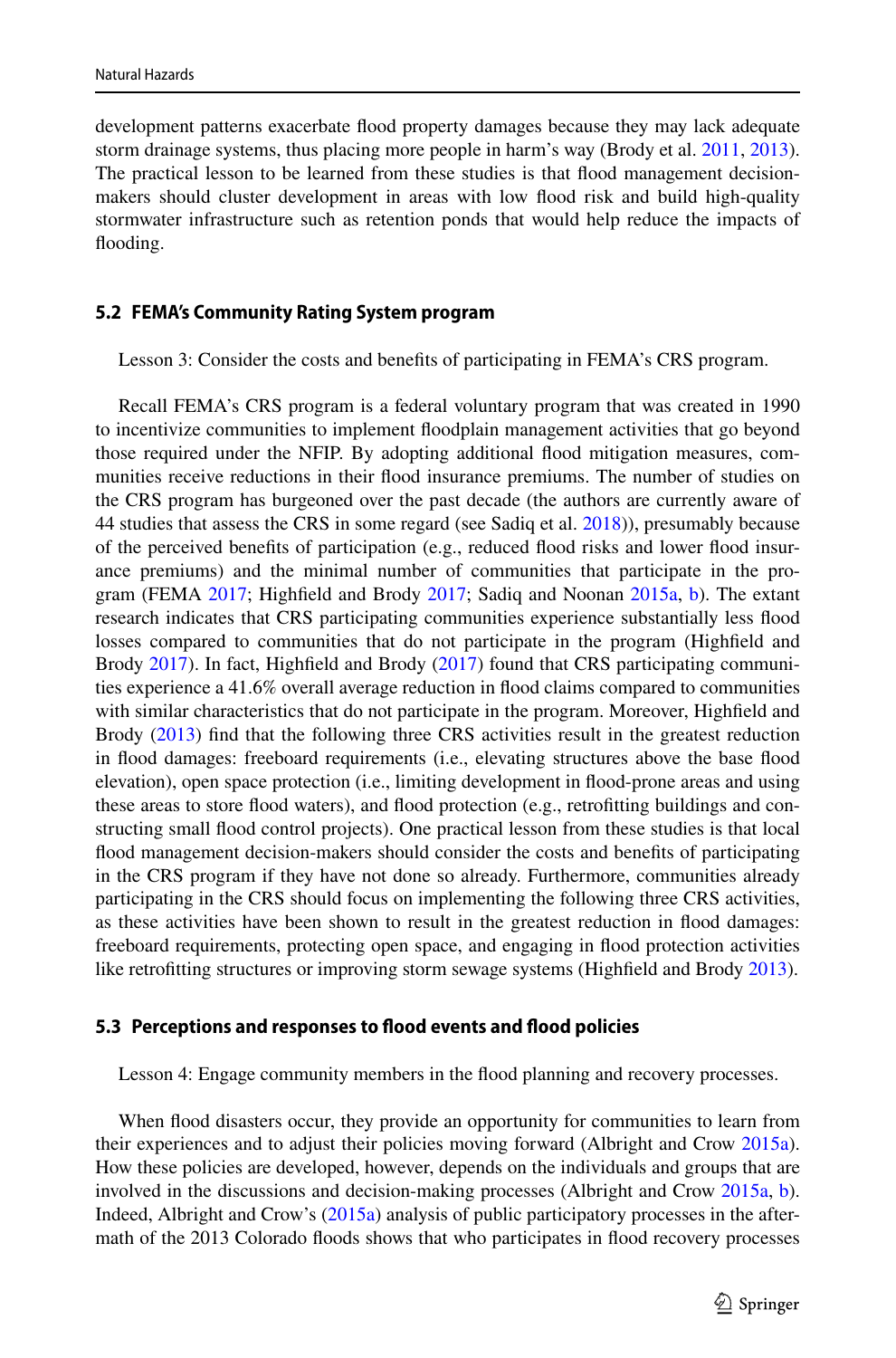infuences how food risks are perceived at the community level. Findings also suggest that communities with more open and deliberative public participatory processes lead to greater change and learning (Albright and Crow [2015a\)](#page-22-7). In a related study, Albright and Crow ([2015b\)](#page-22-8) explore the depth of stakeholder participation in the aftermath of the 2013 Colorado foods. The authors fnd, among other results, that communities that have sufered damages across many sectors and have limited fnancial capacity are more likely to have motivated residents and interested organizations participate in food recovery and planning processes. Another study also indicates that the relationship between community members and local food management decision-makers has important implications on a community's recovery trajectory (Kick et al. [2011](#page-24-0)). For example, Kick et al. [\(2011](#page-24-0)) find that flood victims engage in less mitigation when there is a lack of trust between local food management officials and flood victims and when flood victims perceive local flood management official to be unhelpful during the recovery to a flood event. The practical lesson here is that community engagement is imperative when planning and recovering from food disasters as such engagement can improve communities' understanding of their food risks and build trust between community members and local food management decision-makers.

#### **5.4 Understanding communities' vulnerabilities and food risks**

Lesson 5: Consider socially vulnerable populations in food risk management programs.

Socially vulnerable populations are typically characterized as having a combination of higher poverty rates, lower median household incomes, and higher percentages of non-Hispanic white residents (Zahran et al. [2008](#page-25-12)), among other factors. Furthermore, studies indicate that communities containing more socially vulnerable populations are not only less prepared for flood disasters, but also face higher flood risks (Chakraborty et al. [2014;](#page-23-14) Zahran et al.  $2008$ ). Chakraborty et al.  $(2014)$  $(2014)$ , for example, assess the extent to which food risks difer by social groups across food zones in Miami, Florida. The authors fnd that socially disadvantaged populations are signifcantly overrepresented in inland zones and underrepresented in coastal food zones. Studies also indicate that socially vulnerable populations sufer disproportionately in terms of food injuries and deaths (Zahran et al. [2008\)](#page-25-12). Zahran et al. [\(2008](#page-25-12)), for example, fnd that the odds of a food casualty signifcantly increase with higher percentages of socially vulnerable populations. These fndings, however, are not particularly surprising given that other studies have found that socially vulnerable populations lack the fnancial capacity to prepare and respond to disasters, have limited access to social and political resources, and are less likely to receive disaster information and obey evacuation warnings (Zahran et al. [2008\)](#page-25-12).

The practical lesson to be learned from these studies is that socially vulnerable populations face unique challenges when it comes to flood risk management. As a result, flood management decision-makers should invest in food management activities specifcally for socially vulnerable populations before, during, and after food events. For example, communities can purchase wheelchair-accessible vans that could be used to evacuate individuals with access and functional needs during food events. In addition, food management decision-makers should engage in bidirectional communication processes whereby socially vulnerable populations and food management decision-makers work together to better understand food risks (Kellens et al. [2013](#page-24-18)). Furthermore, food mitigation plans, policies, and procedures should account for the obstacles socially vulnerable populations experience during food events (e.g., lack of transportation and language barriers) and identify ways to minimize these challenges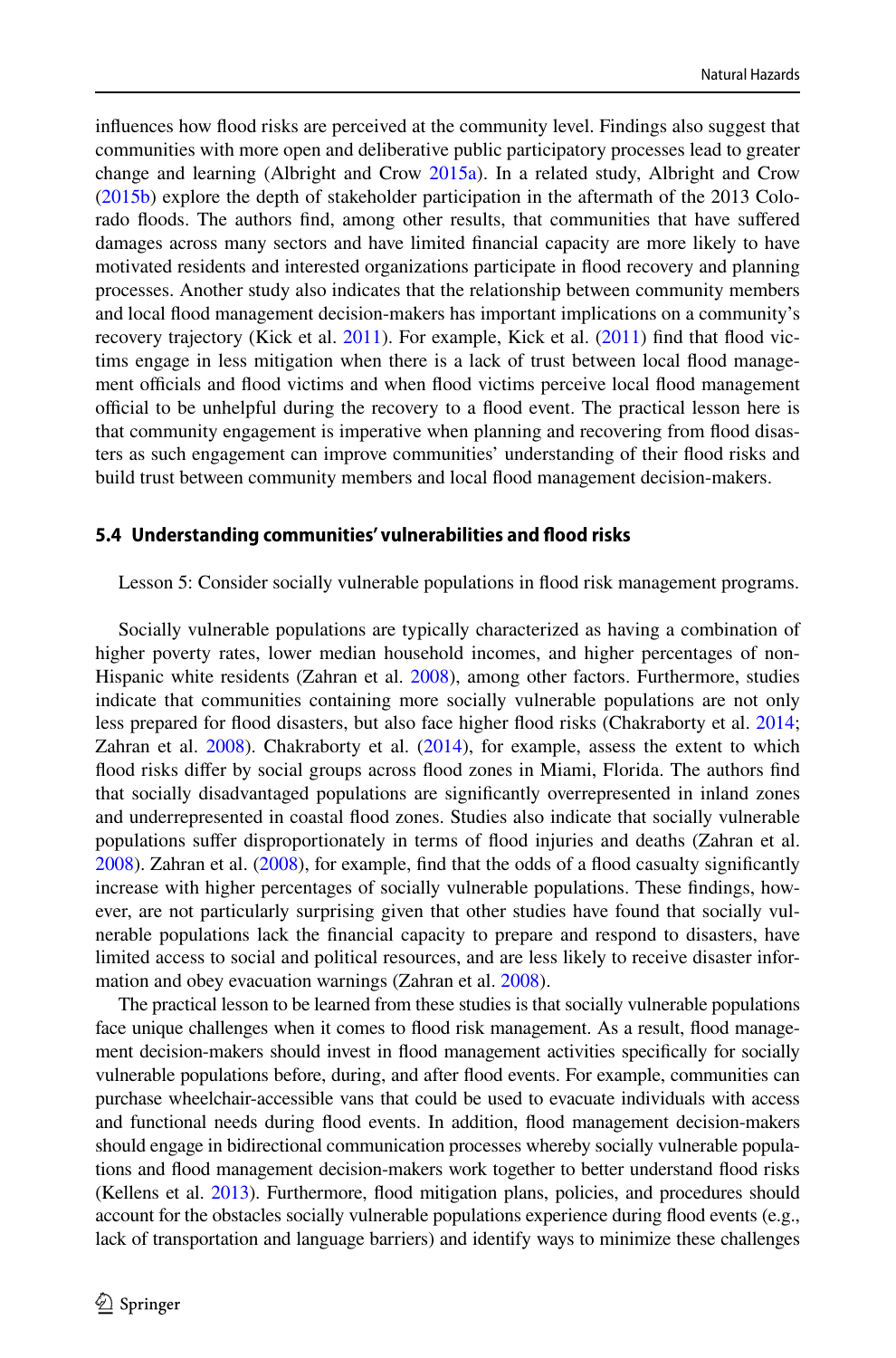(Eisenman et al. [2007](#page-23-19)). Finally, according to Chakraborty et al. [\(2014](#page-23-14)), food management decision-makers should continue to advocate for socially vulnerable populations and ensure that food insurance rates remain subsidized for economically disadvantaged communities with high food risks under the Biggert-Waters Act of 2012. Although the 2014 Homeowner Flood Insurance Afordability Act addressed this issue to some extent as it repealed certain rate increases and stopped policy increases for some subsidized policyholders (FEMA [2014b](#page-23-20)), foodplain management decision-makers should remain cognizant of the fnancial constraints socially vulnerable populations face when purchasing food insurance.

#### **5.5 Flood mitigation tools**

Lesson 6: Rely on a variety of floodplain management tools to delineate flood risk.

The 100-year foodplain has historically been used as the primary tool for determining a community's food risks. Communities that are located in a 100-year foodplain have a one percent chance of fooding in any given year (FEMA [2017\)](#page-23-18). However, studies indicate that the 100-year floodplain may not be a sufficient marker for delineating communities' flood risks (Brody et al. [2012a,](#page-23-12) [b](#page-23-21); Patterson and Doyle [2009](#page-25-11)). Indeed, Brody et al. ([2012a](#page-23-12)) found that the 100-year foodplain may not be the best indicator for predicting property damage caused by food events afecting coastal watersheds. Moreover, Patterson and Doyle's ([2009\)](#page-25-11) analysis of fve counties in North Carolina indicates that there was a signifcant increase in food exposure immediately outside the 100-year foodplain. A possible explanation for these findings is that FEMA flood maps that establish whether there is a 100year foodplain in a given community are not regularly updated. In fact, some communities are still relying on the food maps that were frst created in the 1970s and 1980s (Gallagher [2014\)](#page-23-22). An additional explanation for these fndings is that NFIP building standards only apply to those inside the regulatory foodplain.

In light of these studies' fndings, we suggest that in addition to the 100-year foodplain, food management decision-makers should consider using a variety of methods like rasterbased inundation modeling (see Horritt and Bates [2001](#page-24-19)) and spatially distributed hydro-logical models (see Blessing et al. [2017](#page-22-10)) to delineate flood risks.

#### **5.6 Communities' eforts to plan for food events**

Lesson 7: Ensure that food mitigation plans are fully implemented and continually revised.

To apply and receive funding under FEMA's hazard mitigation assistance grant programs, local communities must develop comprehensive multi-hazard mitigation plans (FEMA [2015](#page-23-23)). These plans identify the hazards that threaten the local community, assess community needs, and outline a strategy for reducing the risks associated with the hazards identifed (FEMA [2015\)](#page-23-23). Somewhat surprisingly, studies examining community-level planning for food events indicate that the development and quality of mitigation plans have little effect on flood losses (Bailey [2017](#page-22-11); Kang [2009](#page-24-16)). For example, Bailey's ([2017\)](#page-22-11) analysis of the Mississippi River region shows that counties with mitigation plans experienced higher flood costs in comparison with counties without plans. Moreover, Kang's [\(2009\)](#page-24-16) study of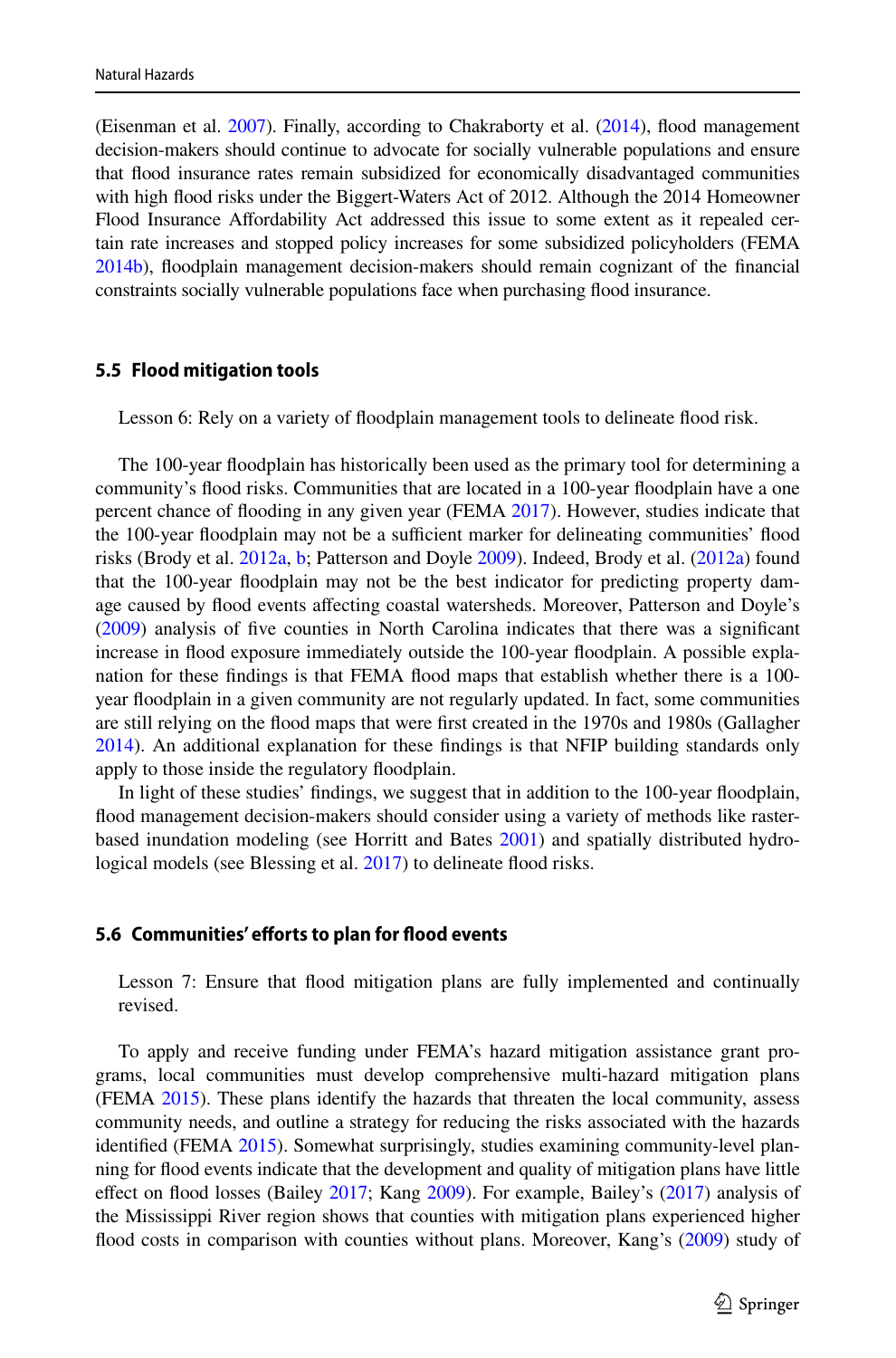mitigation plans in Florida indicates that plan quality had little efect on reducing insured food damage, even after controlling for biophysical, built environment, and socioeconomic variables. There are a few explanations for these fndings. The most plausible explanation relates to implementation (Kang [2009\)](#page-24-16). That is, while communities develop multi-hazard mitigation plans, they may not follow through with implementing the strategies set forth in the plan. The inability to implement these strategies is likely a function of a lack of community resources and/or a lack of coordination and commitment by local food management decision-makers. Another explanation for these fndings is that while communities with higher food risks and more frequent disasters tend to develop better mitigation plans and implement additional hazard mitigation policies, NFIP food policies often lead to increased development in food risk areas, which in turn limits the efectiveness of mitigation plans. This explanation relates to the "safe-development paradox" and refers to the idea that NFIP construction standards can stimulate development in food-prone areas by providing a false sense of security that increases individuals' willingness to reside in food-prone areas (Burby [2006\)](#page-23-24). The practical lesson here is that those in charge of managing food risks should consider the extent to which they have implemented their local multi-hazard mitigation plans as well as the potential for food policies to promote development in food risk areas.

# **6 Knowledge gaps and future research directions**

Although the 60 studies included in this review provide a wealth of information on the current state of community food risk management, knowledge gaps do exist. To identify knowledge gaps, the authors reviewed the limitations from each study as well as the directions for future research and identifed common themes. Consistent with the previous sections, we organize knowledge gaps and future research directions according to the six themes previously identifed.

### **6.1 Mitigating community food losses**

Although studies included in this review indicate that acquiring open space and conserving wetlands are efective food risk management strategies, the majority of these studies are limited in terms of their scope and generalizability. Indeed, most of the studies included under this theme assessed the efectiveness of these strategies in communities along the Gulf Coast or within one watershed (e.g., Brody et al.  $2007a$ ,  $2008$ ,  $2011$ ,  $2014$ ). More work needs to be done to look at the efectiveness of these strategies in multiple settings, including inland states. This is especially true given that recent reports indicate that food disasters are becoming more prevalent in inland states as opposed to coastal states (Pew Charitable Trusts [2018](#page-25-14)).

#### **6.2 FEMA's Community Rating System program**

Studies assessing the CRS have generally relied on secondary data and have employed both cross-sectional and longitudinal designs to determine the factors infuencing initial and continued participation (e.g., Sadiq and Noonan [2015a,](#page-25-1) [b\)](#page-25-2). Although these designs have signifcantly contributed to our understanding on why some communities participate in the CRS when others do not, they are limited in that they do not provide insights on the decision-making processes surrounding participation. Hence, scholars should consider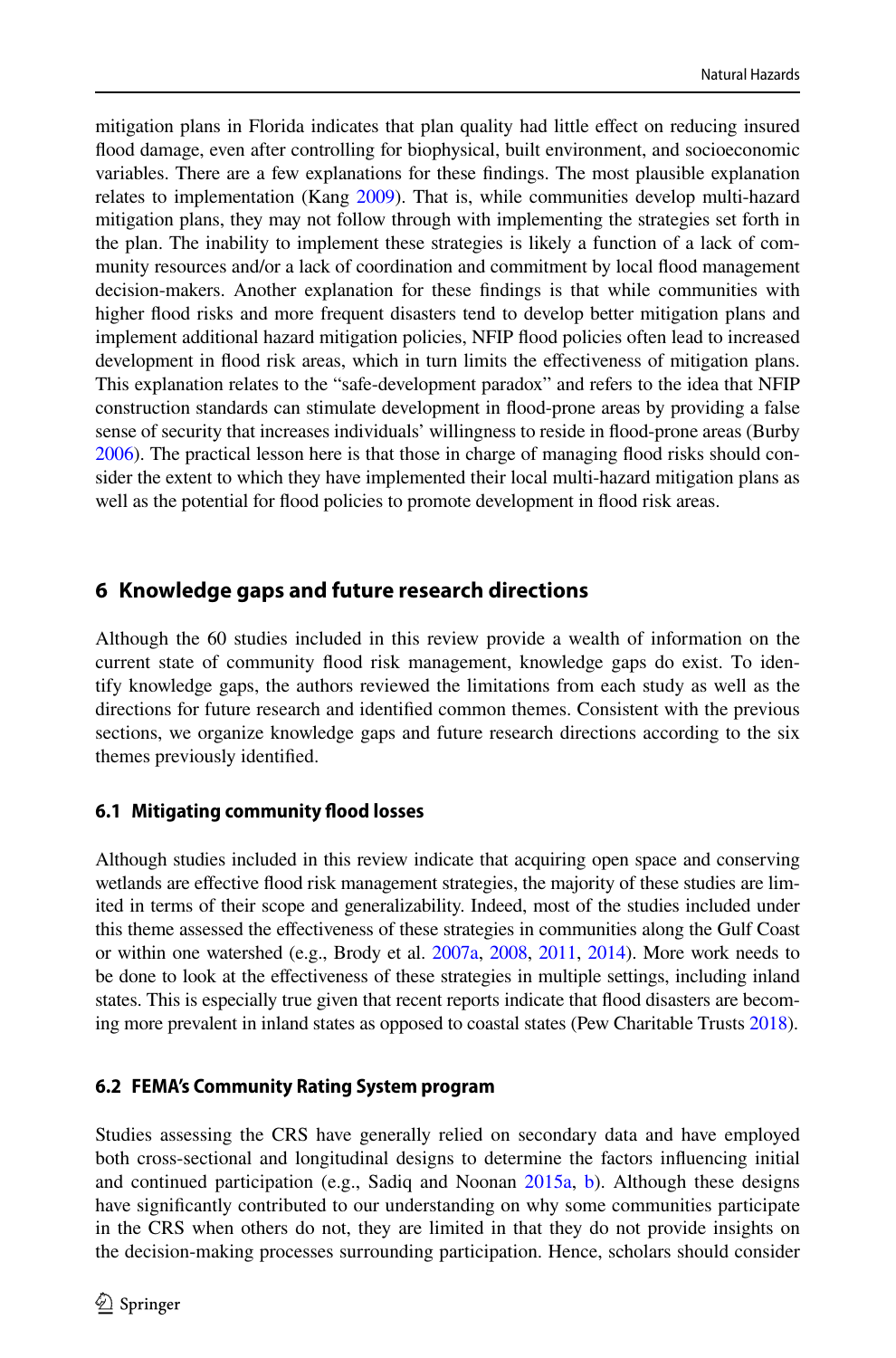gathering primary data and employing qualitative methodologies to further establish the factors infuencing participation (Sadiq and Noonan [2015a\)](#page-25-1). Determining the drivers motivating communities to adopt certain CRS activities represents an additional area of research that deserves more empirical attention. For example, future studies should explore how political activism, changes in food risk maps, social capital, and learning infuence the level at which communities participate in the CRS (Sadiq and Noonan [2015b\)](#page-25-2).

#### **6.3 Perceptions and responses to food events and policies**

Several knowledge gaps exist in regard to understanding perceptions and responses to food events and policies. For example, there is a need for more research that establishes what stakeholders should be involved during both the planning and recovery stages (Albright and Crow [2015b\)](#page-22-8). Similarly, there is a need to further establish what factors are driving participation in flood planning and recovery processes (Albright and Crow [2015b\)](#page-22-8). There is also a need for more research that examines how individuals perceive food risks, where they obtain information on their food risks, and what type of information they are consuming (Kousky and Kunreuther [2010](#page-24-20)). Such knowledge would improve our understanding on what communication and information modes are most efective. Finally, additional research is needed to better understand how local governments respond to flood policies (Berke et al. [2014;](#page-22-9) Paul and Milman [2017](#page-25-10)).

#### **6.4 Understanding communities' vulnerabilities and food risks**

Similar to the previous sections, small sample sizes and limited geographic focus are the main limitations associated with studies included under this theme. Hence, multistate and national-level studies would prove benefcial in further understanding why certain communities are more vulnerable to food disasters and have greater food risks. An additional limitation associated with this theme is that studies assessing the relationship between socially vulnerable populations and food casualties have not yet developed empirical conclusions about why these individuals are signifcantly more likely to be harmed by foods (Zahran et al. [2008](#page-25-12)). Qualitative studies would help remedy this knowledge gap as such studies could provide a better understanding of how socially vulnerable groups experience food events and the challenges associated with preparedness and recovery (Chakraborty et al. [2014;](#page-23-14) Zahran et al. [2008\)](#page-25-12). Finally, more research on the factors infuencing local communities to reduce their vulnerabilities through mitigation is needed (Brody et al. [2009b](#page-23-13), [2010](#page-23-3)). For example, researchers should further examine the relationship between local food mitigation strategies and foodplain percentages, organizational capacity, prior food experience, and socioeconomic characteristics (Brody et al. [2010](#page-23-3)).

# **6.5 Flood mitigation tools**

Studies assessing the tools available to foodplain managers for delineating food risks suggest that multiple food mapping models and tools should be employed. However, more work is needed to determine which models and tools are most efective at capturing food risks. Specifcally, future studies should compare and contrast diferent modeling platforms across various geographic settings to determine their efficacy at capturing flood risk (Blessing et al. [2017](#page-22-10); Brody et al. [2012a\)](#page-23-12). Furthermore, future studies should examine the efect of diferent land cover types (e.g., wetlands or forests) on various models' ability to capture food risk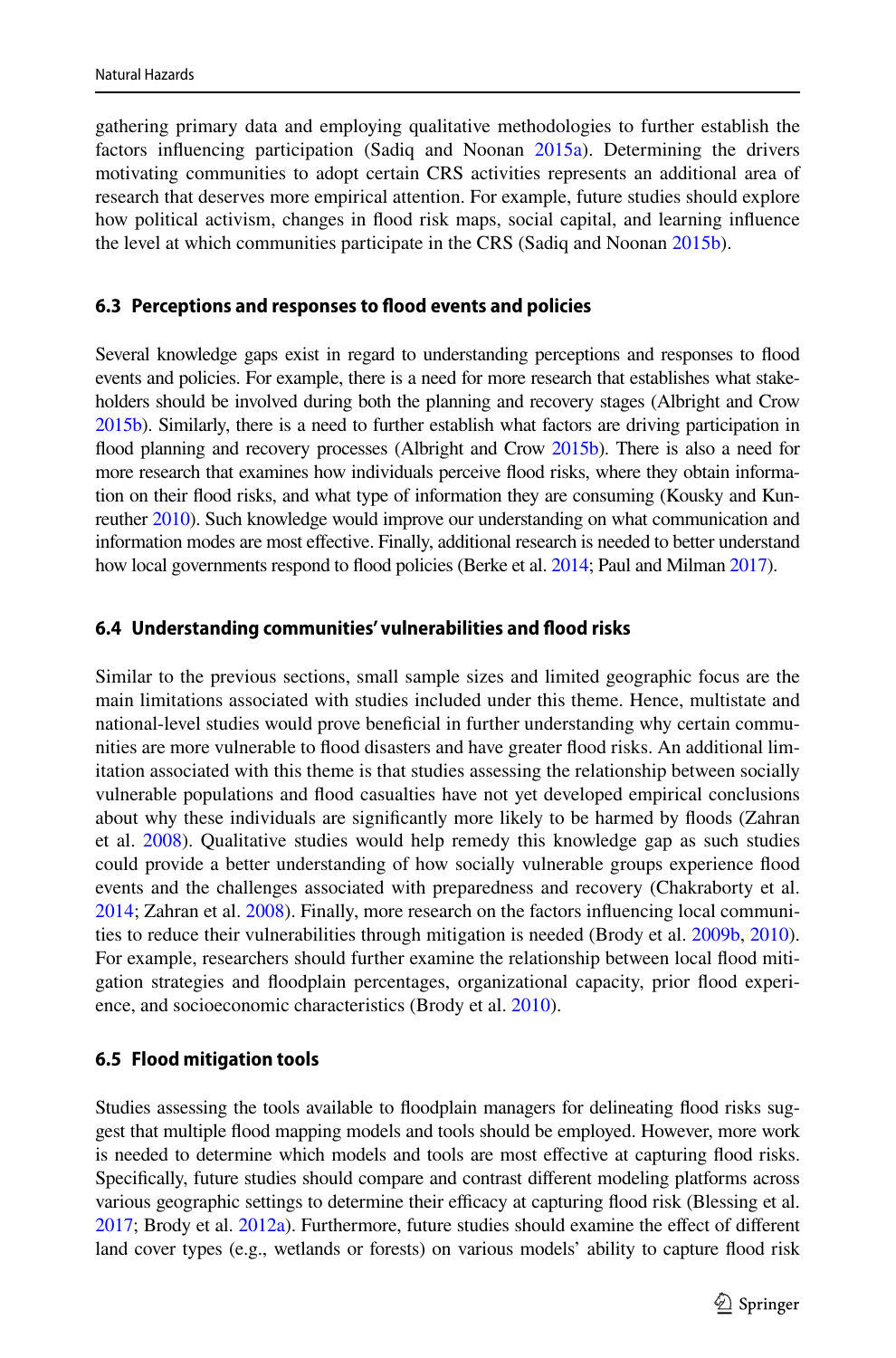(Blessing et al. [2017\)](#page-22-10). Finally, future work should employ spatial models to determine the factors contributing to "hotspots" of flood damage (Brody et al. [2012a](#page-23-12), p. 96).

### **6.6 Communities' eforts to plan for food events**

Given that only two of the 60 studies included in this review explicitly looked at how communities plan for foods, much more research is needed. For example, a national-level study that examines the relationship between plan quality, implementation, and food losses would provide practitioners with a better understanding of how to design and implement plans to ensure their efficacy (Kang [2009](#page-24-16)). Furthermore, additional attention needs to specifically be given toward plan implementation. For example, scholars should seek to determine the factors that infuence the degree of plan implementation (Kang [2009\)](#page-24-16). Additional focus should also be given toward understanding why some communities do not remain compliant with mandates for mitigation plans and identifying remedies to encourage compliance (Bailey [2017](#page-22-11)).

# **7 Conclusion**

The primary purpose of this study was to conduct a systematic review of the diverse body of research on community food risk management in the USA. In doing so, the authors synthesized the major fndings from the included studies to develop practical lessons for food management decision-makers. In fact, this study identifed seven practical lessons that, if implemented, could not only help food management decision-makers better understand communities' food risks, but could also reduce the impacts of food disasters and improve communities' resilience to future food disasters.

This study has a few limitations that are worth mentioning. First, despite our three-stage search procedure, it is possible that we missed some relevant studies on community food risk management. Second, our review focuses on community food risk management studies conducted in the USA. There is a body of research in this area outside of the USA. For example, several community-level flood mitigation studies have been conducted in the Netherlands. Such internationally based studies may offer additional practical recommendations for improving community resilience to food risks within the USA. Third, a few of the practical lessons are based on relatively few studies. Hence, some of the nuances associated with these lessons might not be accounted for. Despite these limitations, this study ofers an important contribution to the community food risk management scholarship and practice by providing critical insights on the current state of research as well as ofering feasible and practical lessons for improving food risk management and enhancing communities' resilience to future flood disasters.

**Acknowledgements** This article is based on research funded by the US National Science Foundation (NSF) Grant No. 1635381. The fndings and opinions are those of the authors and do not necessarily represent the NSF. The authors are grateful to Drs. Sam Brody, Jefrey Czajkowski, Meri Davlasheridze, Wesley Highfeld, Craig Landry, and Sammy Zahran for reviewing our list of studies to be included in this review.

### <span id="page-15-0"></span>**Appendix**

See Table [1](#page-16-0).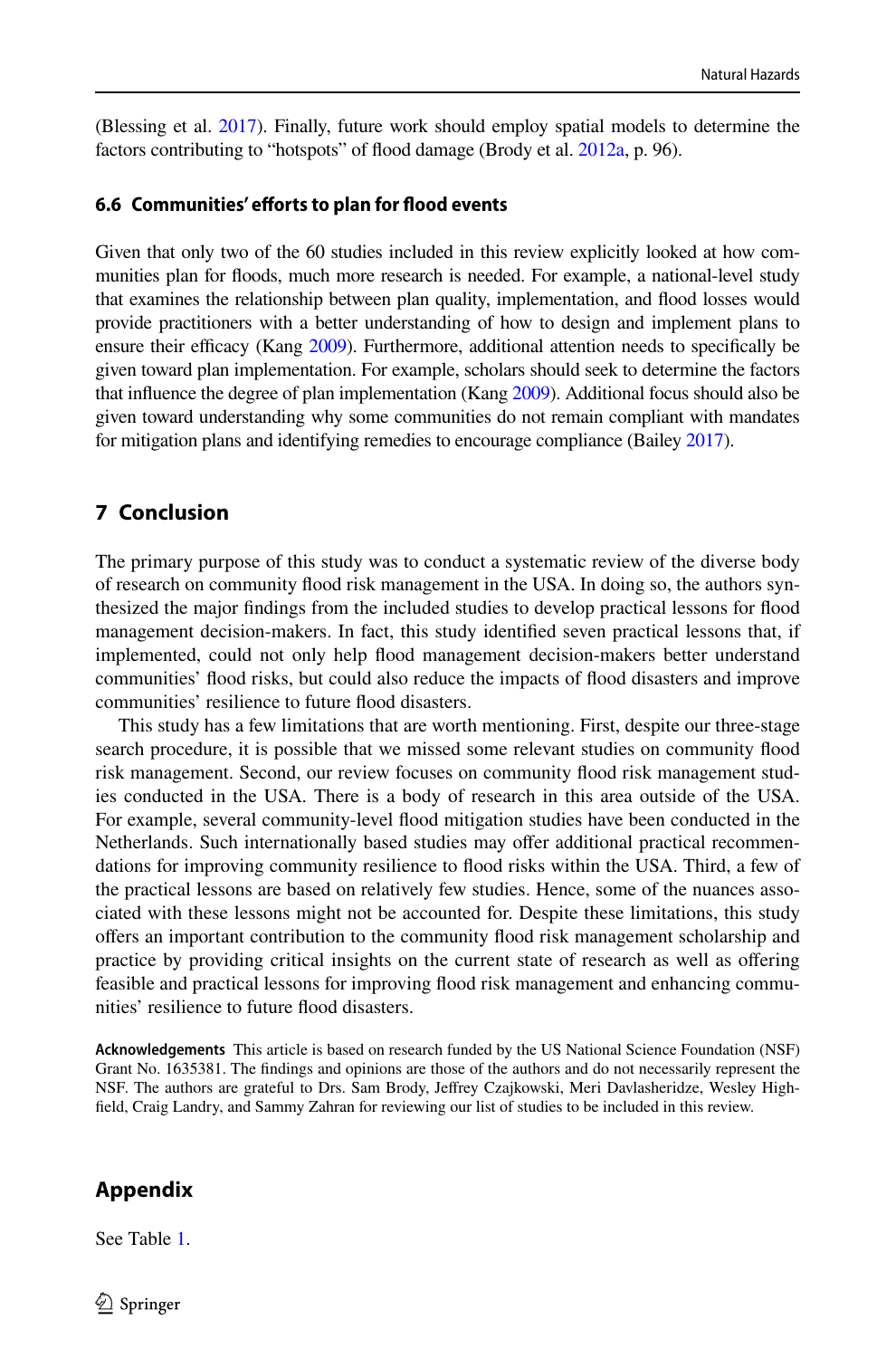| $uncines$ $(11 - 00)$                         |                                                                                                                                                                                                                                                                                                                                                                                                                                      |
|-----------------------------------------------|--------------------------------------------------------------------------------------------------------------------------------------------------------------------------------------------------------------------------------------------------------------------------------------------------------------------------------------------------------------------------------------------------------------------------------------|
| Citation                                      | Major findings                                                                                                                                                                                                                                                                                                                                                                                                                       |
| Theme 1: Mitigating communities' flood losses |                                                                                                                                                                                                                                                                                                                                                                                                                                      |
| Brody et al. (2014)                           | Local configuration of land use plays an important<br>role in predicting the amount of property damage<br>caused by floods. High-intensity development, for<br>example, has the greatest impact on reducing flood<br>risks. In contrast, low-intensity development pat-<br>terns significantly increase flood losses                                                                                                                 |
| Brody et al. $(2008)$                         | Sprawling development, primarily from residential<br>projects, is escalating in coastal Florida and Texas.<br>Moreover, wetland permits issued in Texas are<br>typically located outside of urban areas (78%) and<br>outside 100-year floodplains (61%). Conversely,<br>more than half of wetland permits issued in Florida<br>are within urban areas $(57%)$ and outside of 100-<br>year floodplains (51%)                          |
| Brody et al. $(2011)$                         | Clustered, high-intensity development patterns<br>significantly reduce amounts of reported flood<br>property damage. Moreover, increasing percentages<br>of sprawling, low-intensity development leads to<br>increases in flood losses                                                                                                                                                                                               |
| Brody and Highfield (2013)                    | In the USA, open space protection is an important<br>land use planning tool for reducing flood losses.<br>Indeed, acquiring and protecting open spaces sig-<br>nificantly reduces the amount of property damage<br>caused by flood events                                                                                                                                                                                            |
| Brody et al. $(2015b)$                        | The percent increase in palustrine wetlands is, on<br>average, the equivalent to a \$13,975 reduction in<br>insured flood losses per year, per watershed                                                                                                                                                                                                                                                                             |
| Brody et al. $(2017)$                         | Large, expansive and continuous patches of naturally<br>occurring open spaces are effective at reducing the<br>adverse impacts of flood events                                                                                                                                                                                                                                                                                       |
| Brody et al. $(2007c)$                        | Federal permits issued to alter a naturally occur-<br>ring wetland exacerbate flooding events in coastal<br>watersheds, even after controlling for a variety of<br>environmental and socioeconomic characteristics                                                                                                                                                                                                                   |
| Brody et al. (2013)                           | More connected and concentrated development pat-<br>terns result in reduced flood losses                                                                                                                                                                                                                                                                                                                                             |
| Brody et al. $(2012b)$                        | Features of the natural environment help mitigate<br>the adverse impacts of flood events. Moreover,<br>the percentage of the area outside of the 100-year<br>floodplain has the strongest effect of reducing flood<br>losses. Naturally occurring wetlands are another<br>factor associated with reducing flood losses. Fur-<br>thermore, well-drained soils are critical to reducing<br>stormwater runoff and related flood damages |
| Brody et al. $(2015a)$                        | The location within a coastal watershed and proxim-<br>ity to zones of exposure are important predictors of<br>flood damage to residential properties                                                                                                                                                                                                                                                                                |
| Brody et al. (2007b)                          | Naturally occurring wetlands play an important role<br>in mitigating flood damage. In fact, the alteration of<br>naturally occurring wetlands is the most important<br>built-environment predictor of flood damage                                                                                                                                                                                                                   |

<span id="page-16-0"></span>**Table 1** Major fndings from empirical studies on community food risk management organized by research themes  $(N=60)$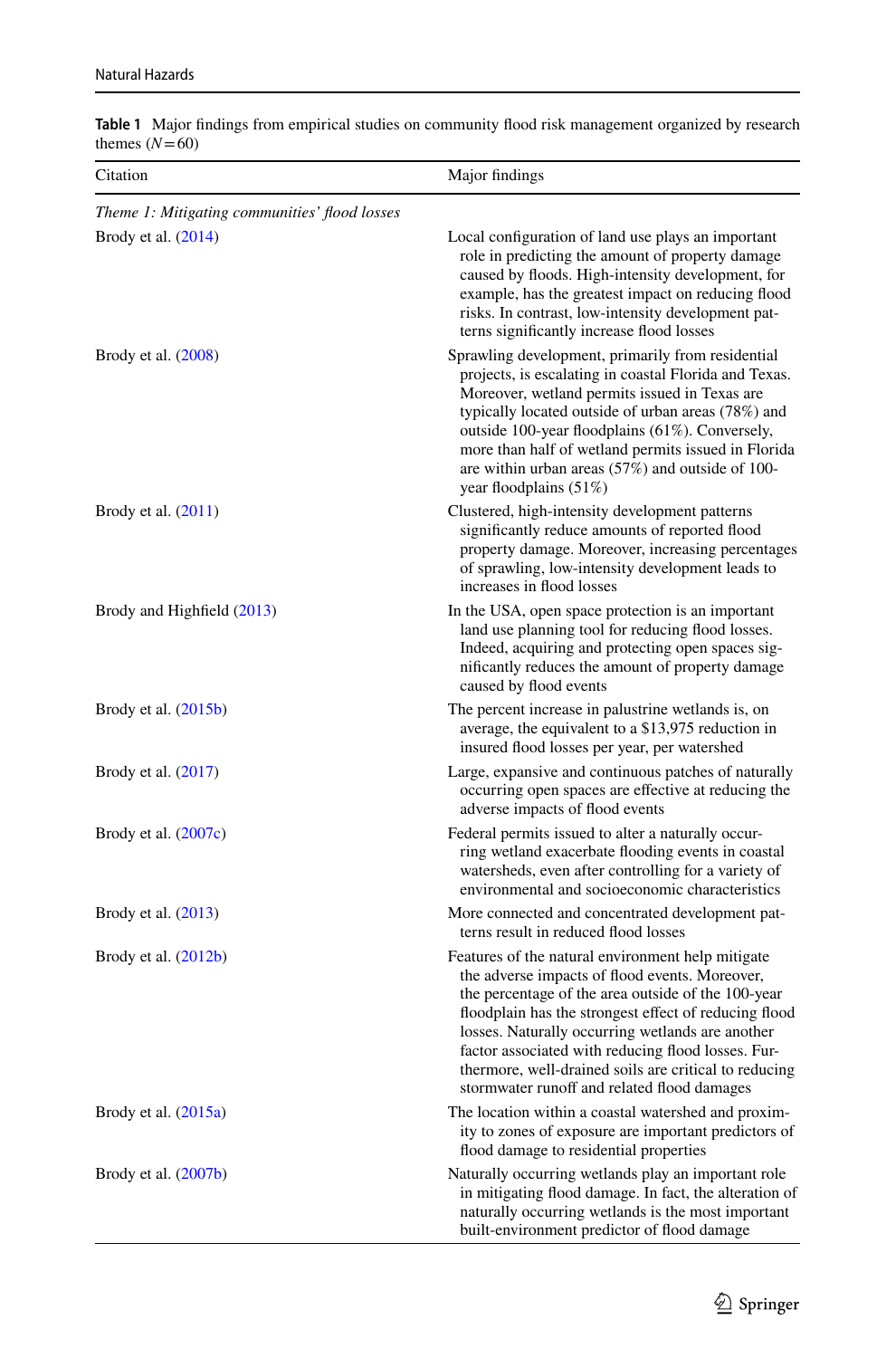**Table 1** (continued)

| Citation                                        | Major findings                                                                                                                                                                                                                                                                                                                                                                                      |
|-------------------------------------------------|-----------------------------------------------------------------------------------------------------------------------------------------------------------------------------------------------------------------------------------------------------------------------------------------------------------------------------------------------------------------------------------------------------|
| Brody et al. $(2007a)$                          | The alteration of naturally occurring wetlands sig-<br>nificantly increases the amount of property damage<br>caused by floods. Moreover, non-structural methods<br>such as the CRS program may indirectly encourage<br>development in hazardous areas                                                                                                                                               |
| Burby and French (1981)                         | A land use management paradox exists whereby<br>factors, which stimulate the adoption of flood-<br>plain land use management programs, also lead to<br>development in hazardous area. However, when<br>the extent of existing floodplain development and<br>availability of hazard-free sites are considered when<br>selecting land use management measures, effective<br>programs can be developed |
| Calil et al. (2015)                             | Flood losses can be mitigated through actions that<br>meet both flood risk reduction and conservation<br>objectives. In addition, government-funded buyouts<br>followed by the restoration of targeted lands can<br>support social, environmental, and economic objec-<br>tives                                                                                                                     |
| Esnard et al. $(2001)$                          | Seventy-two percent of Nags Head was constructed<br>with close to one-third of the structures within the<br>oceanfront hazard zone. Moreover, a relatively high<br>percentage of structures built prior to Nags Head's<br>participation in the Flood Insurance Rate Mapping<br>program also lie within incipient inlets and VE<br>flood zones                                                       |
| Grigg et al. (1999)                             | Experience with the 1997 Fort Collins flood affirms<br>the value of mitigation, a functional storm drainage<br>program, and preparation for emergency response                                                                                                                                                                                                                                      |
| Highfield and Brody (2006)                      | Wetland alteration projects within designated Special<br>Flood Hazard Areas (SFHAs) experience signifi-<br>cantly more flood damage than similar projects<br>outside of the SFHA                                                                                                                                                                                                                    |
| Highfield et al. $(2014)$                       | The adoption of community-level mitigation activities<br>leads to reduced property damages within the Clear<br><b>Creek Watershed</b>                                                                                                                                                                                                                                                               |
| Holway and Burby (1993)                         | Elevating buildings to NFIP standards reduces flood<br>losses. Furthermore, adding additional elevation<br>requirements will have little effect on the rate of<br>increase in floodplain development; these require-<br>ments must be supplemented with regulation of<br>floodplain land use                                                                                                        |
| Kousky and Walls (2014)                         | Increased property values for homes near protected<br>lands are more than three times larger than the<br>avoided flood damages, thus stressing the continued<br>importance of more traditional conservation values                                                                                                                                                                                  |
| Theme 2: FEMA's Community Rating System program |                                                                                                                                                                                                                                                                                                                                                                                                     |
| Asche (2013)                                    | Population, income, amount of owner-occupied<br>housing, and historical flood risk are predictors of<br>participation in the CRS program                                                                                                                                                                                                                                                            |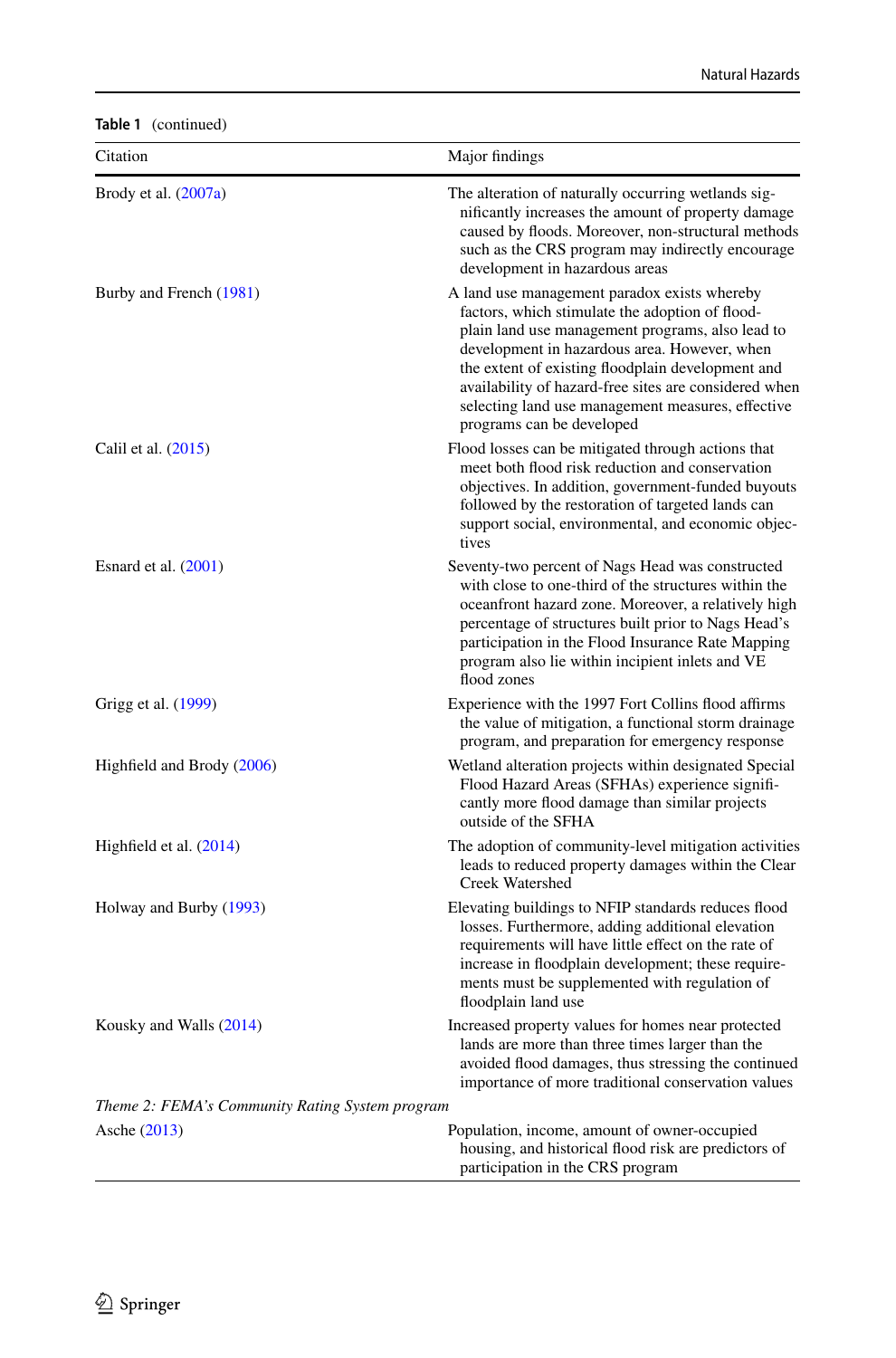**Table 1** (continued)

| $i$ avic $i$ (continued)<br>Citation | Major findings                                                                                                                                                                                                                                                                                                                                                                                                                                                                |
|--------------------------------------|-------------------------------------------------------------------------------------------------------------------------------------------------------------------------------------------------------------------------------------------------------------------------------------------------------------------------------------------------------------------------------------------------------------------------------------------------------------------------------|
| Brody et al. $(2009a)$               | Local jurisdictions learn from histories of flood risk,<br>and this learning process is expedited under certain<br>conditions. For example, Florida localities are pur-<br>suing a form of least-cost learning where they dis-<br>proportionately select or engage in CRS activities<br>that are less expensive and more politically viable                                                                                                                                   |
| Fan and Davlasheridze (2014)         | Among the CRS program activities, people place the<br>highest value on activities concerning repetitive<br>flood loss reduction. Moreover, people significantly<br>value public information disclosure about flood<br>risks and structural mitigation projects (e.g., flood<br>and debris control dams)                                                                                                                                                                       |
| Fan and Davlasheridze (2015)         | Age, ethnicity, race, educational attainment, and prior<br>exposure to risk explain flood risk perceptions.<br>Additionally, results show significant values for<br>CRS-creditable mitigation activities, which pro-<br>vides empirical evidence for the benefits associated<br>with the program                                                                                                                                                                              |
| Highfield and Brody (2013)           | Three CRS activities, freeboard requirements, open<br>space protection, and flood protection, significantly<br>reduce flood damage                                                                                                                                                                                                                                                                                                                                            |
| Highfield and Brody (2017)           | CRS participating communities experience fewer<br>insured flood losses relative to non-CRS partici-<br>pating communities. In fact, CRS participating<br>communities experience, on average, a 41.6%<br>reduction in flood claims compared to communities<br>with similar characteristics that do not participate in<br>the program                                                                                                                                           |
| Landry and Li $(2011)$               | Flood history and physical risk factors increase the<br>likelihood of local hazard mitigation adoption. CRS<br>participation is lower in counties with a greater<br>proportion of senior citizens and greater level of<br>education. In addition, flood hazard mitigation<br>activities at the county level are more likely when a<br>greater number of nested municipalities participate<br>in the CRS                                                                       |
| Li $(2012)$                          | Flood history and physical risk factors increase the<br>likelihood of local hazard mitigation adoption. CRS<br>participation is lower in counties with a greater<br>proportion of senior citizens and a greater level<br>of education. Moreover, flood hazard mitigation<br>activities at the county level are more likely when a<br>greater number of nested municipalities partici-<br>pate in CRS. In addition, participation in the CRS<br>reduces flood property damages |
| Li and Landry $(2018)$               | Communities with larger tax revenues, lower levels<br>of crime and unemployment, and more flood<br>experience have a higher number of CRS points.<br>In addition, CRS points are greater in communities<br>with greater median household income and higher<br>population density. Finally, communities tend to<br>invest in activities that are more accessible and<br>offer greater point accumulation                                                                       |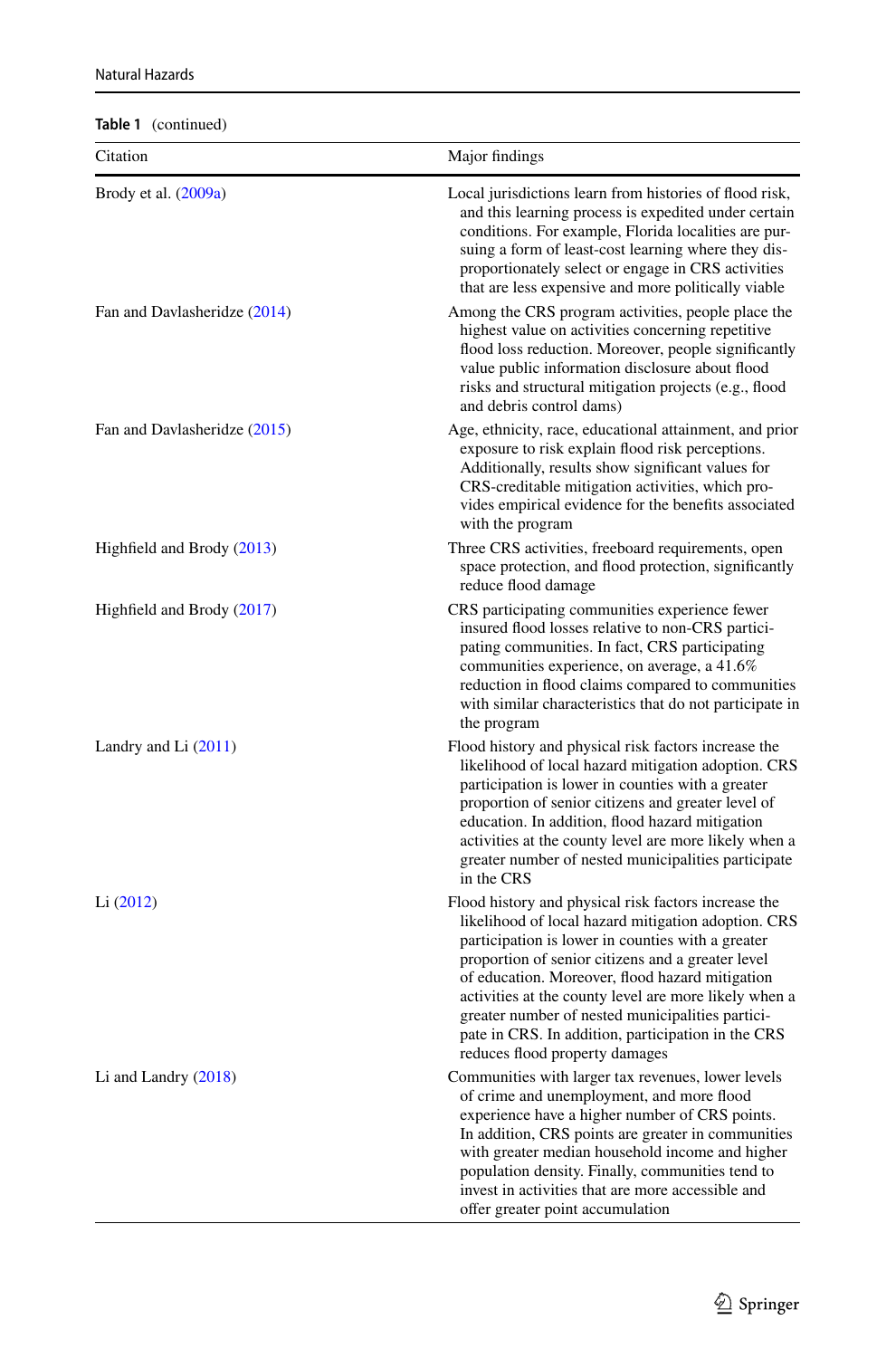| Table 1 (continued) |
|---------------------|
|---------------------|

| Citation                                                              | Major findings                                                                                                                                                                                                                                                                                                                                                                                                                                                                                                         |
|-----------------------------------------------------------------------|------------------------------------------------------------------------------------------------------------------------------------------------------------------------------------------------------------------------------------------------------------------------------------------------------------------------------------------------------------------------------------------------------------------------------------------------------------------------------------------------------------------------|
| Noonan and Sadiq (2017)                                               | The CRS encourages income inequality, but dis-<br>courages income inequality in floodplains. More<br>specifically, median incomes are lower in CRS<br>communities, but rise in floodplains. Additionally,<br>the CRS attracts poor residents, but relocates them<br>away from floodplains. Finally, the CRS attracts top<br>earners, including those located in floodplains                                                                                                                                            |
| Paille et al. (2016)                                                  | Higher CRS scores are associated most closely with<br>higher median housing values. Moreover, higher<br>scores are found in parishes with more local<br>municipalities that participate in the CRS program.<br>Finally, the number of floods in the last 5 years and<br>the revenue base of the county do not appear to<br>influence CRS scores                                                                                                                                                                        |
| Posey (2009)                                                          | The socioeconomic characteristics of a municipal-<br>ity's population are associated with the capacity<br>of municipal leaders to enact collective action to<br>respond to environmental challenges                                                                                                                                                                                                                                                                                                                    |
| Sadiq and Noonan (2015a)                                              | Communities that respond to the nonlinear, tiered<br>incentives in the CRS program are different from<br>participating communities that do not. For example,<br>participating communities that enact less flood<br>mitigation have lower flood risks, property values,<br>government payrolls, and population densities.<br>Furthermore, at lower levels of flood mitigation,<br>responsive communities—the ones upgrading to<br>higher levels of subsidy-tend to adopt substan-<br>tially more passive CRS activities |
| Sadiq and Noonan (2015b)                                              | Local capacity, flood risk factors, socioeconomic<br>characteristics, and political economy factors are<br>significant predictors of CRS participation                                                                                                                                                                                                                                                                                                                                                                 |
| Zahran et al. $(2010)$                                                | Communities are motivated by the nonlinear incen-<br>tive design of the CRS and behave strategically.<br>More specifically, communities are motivated by<br>the easy gains embedded in the CRS program                                                                                                                                                                                                                                                                                                                 |
| Zahran et al. $(2009)$                                                | Household flood insurance purchase is strongly cor-<br>related with local government mitigation activities<br>(e.g., participation in the CRS), even after adjusting<br>for hazard experience, hazard proximity, and com-<br>munity demography                                                                                                                                                                                                                                                                         |
| Theme 3: Perceptions and responses to flood events and flood policies |                                                                                                                                                                                                                                                                                                                                                                                                                                                                                                                        |
| Albright and Crow (2015a)                                             | Perceptions of problem severity are linked to past<br>flood experiences, type of expertise, and job<br>position. Additionally, who participates in flood<br>recovery processes may influence how flood risks<br>are perceived at the community level                                                                                                                                                                                                                                                                   |
| Albright and Crow (2015b)                                             | Communities that have suffered damage across many<br>sectors and have limited financial capacity are more<br>likely to have residents and organizations that are<br>interested and motivated to participate in flood<br>recovery and planning processes                                                                                                                                                                                                                                                                |
| Berke et al. $(2014)$                                                 | Federal policies do not make a difference in local<br>land use actions, but state policy exerts a strong<br>influence                                                                                                                                                                                                                                                                                                                                                                                                  |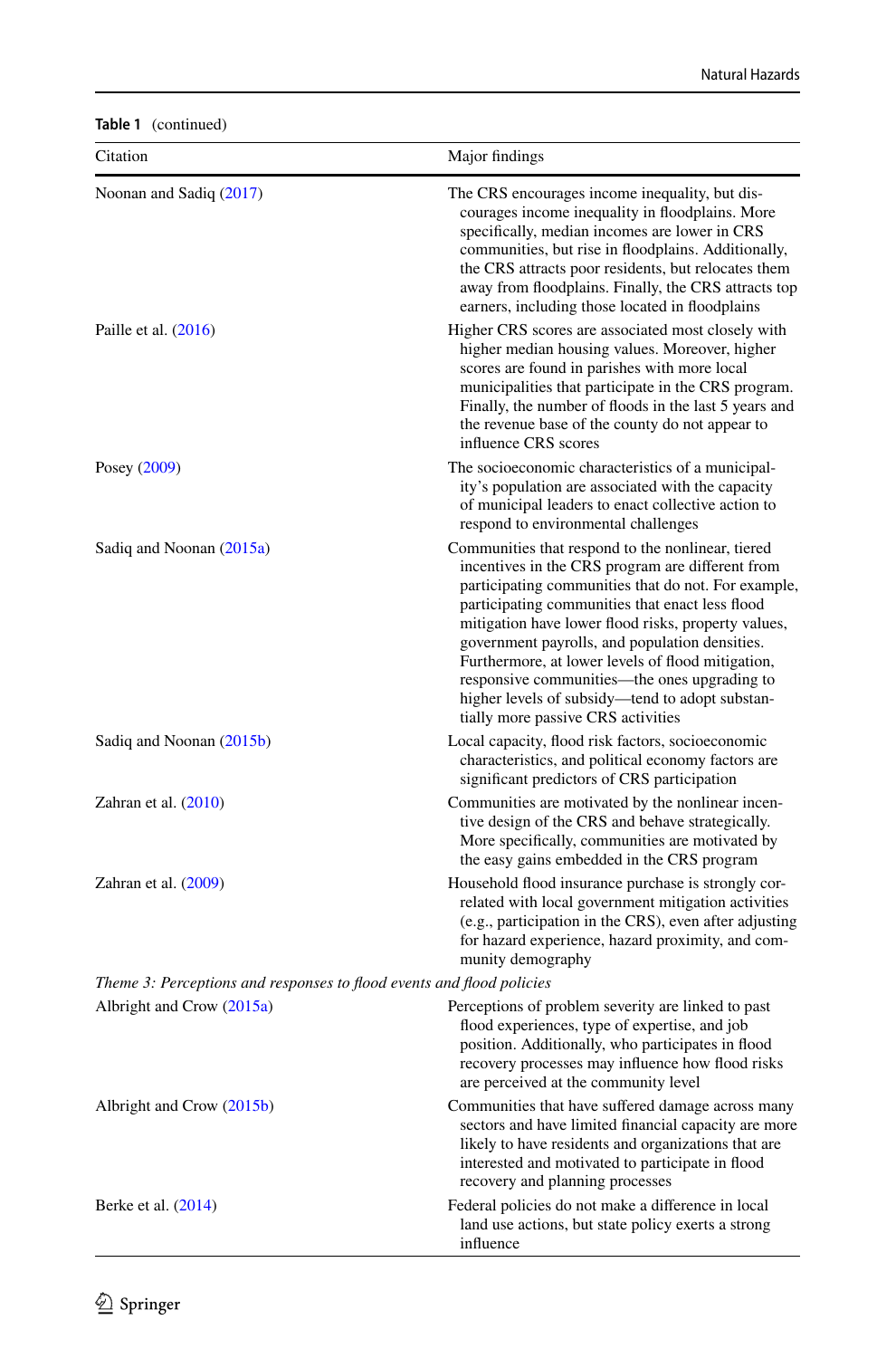**Table 1** (continued)

| $\mathbf{u}$<br>Citation                                            | Major findings                                                                                                                                                                                                                                                                                                                                                                                                                                |
|---------------------------------------------------------------------|-----------------------------------------------------------------------------------------------------------------------------------------------------------------------------------------------------------------------------------------------------------------------------------------------------------------------------------------------------------------------------------------------------------------------------------------------|
| Deegan $(2007)$                                                     | The simulation model developed explains how the<br>policy environment interacts endogenously with<br>a natural hazard experience to produce observed<br>mitigation outcomes                                                                                                                                                                                                                                                                   |
| Kick et al. (2011)                                                  | Financial variables, perceptions of future risk, attach-<br>ments to home and community, and the relationship<br>between repetitive flood loss victims and the local<br>flood management officials who help them influ-<br>ence flood victims' mitigation decisions                                                                                                                                                                           |
| Kousky and Kunreuther (2010)                                        | Flood risks are increasing and, thus, better flood<br>maps are needed. Property owners in the USA tend<br>to underestimate their flood risks and not purchase<br>flood insurance. Furthermore, the USA has a love<br>affair with levees and prioritizes rebuilding after a<br>flood disaster                                                                                                                                                  |
| Lufoff and Wilkinson (1979)                                         | Patterns and capabilities developed in the community<br>through community actions and through past flood<br>experiences are the best predictors of participation<br>in the federal flood insurance program                                                                                                                                                                                                                                    |
| Moore and Cantrell (1976)                                           | Recent experience with flooding and community<br>differentiation are the most important variables in<br>determining communities' response to floods. Other<br>factors such as population change, condition of<br>housing, and family income which have been used<br>in other comparative studies of community decision<br>making are not important predictors of response                                                                     |
| Paul and Milman (2017)                                              | Openness and the degree of interest of the town in<br>implementing actions prescribed by the top-down<br>adaptation policy (receptivity) mobilize local action                                                                                                                                                                                                                                                                                |
| Theme 4: Understanding communities' vulnerabilities and flood risks |                                                                                                                                                                                                                                                                                                                                                                                                                                               |
| Brody et al. (2009b)                                                | Differences exist in the type and degree of flood<br>mitigation implemented in Texas and Florida. For<br>example, Florida has implemented, on average,<br>more diverse and extensive flood mitigation poli-<br>cies than Texas. Moreover, the results suggest that<br>the significant relationship between organizational<br>capacity and local flood mitigation has allowed<br>Florida to implement better flood risk management<br>programs |
| Brody et al. $(2010)$                                               | After controlling for contextual characteristics, organ-<br>izational capacity is a significant factor contributing<br>to the adoption of both structural and non-structural<br>flood mitigation techniques                                                                                                                                                                                                                                   |
| Chakraborty et al. (2014)                                           | Flood risk differs across flood zones and among soci-<br>odemographic groups. Specifically, non-Hispanic<br>Black and Hispanic residents are significantly over-<br>represented in inland flood zones and underrepre-<br>sented in coastal flood zones with higher median<br>income and housing values                                                                                                                                        |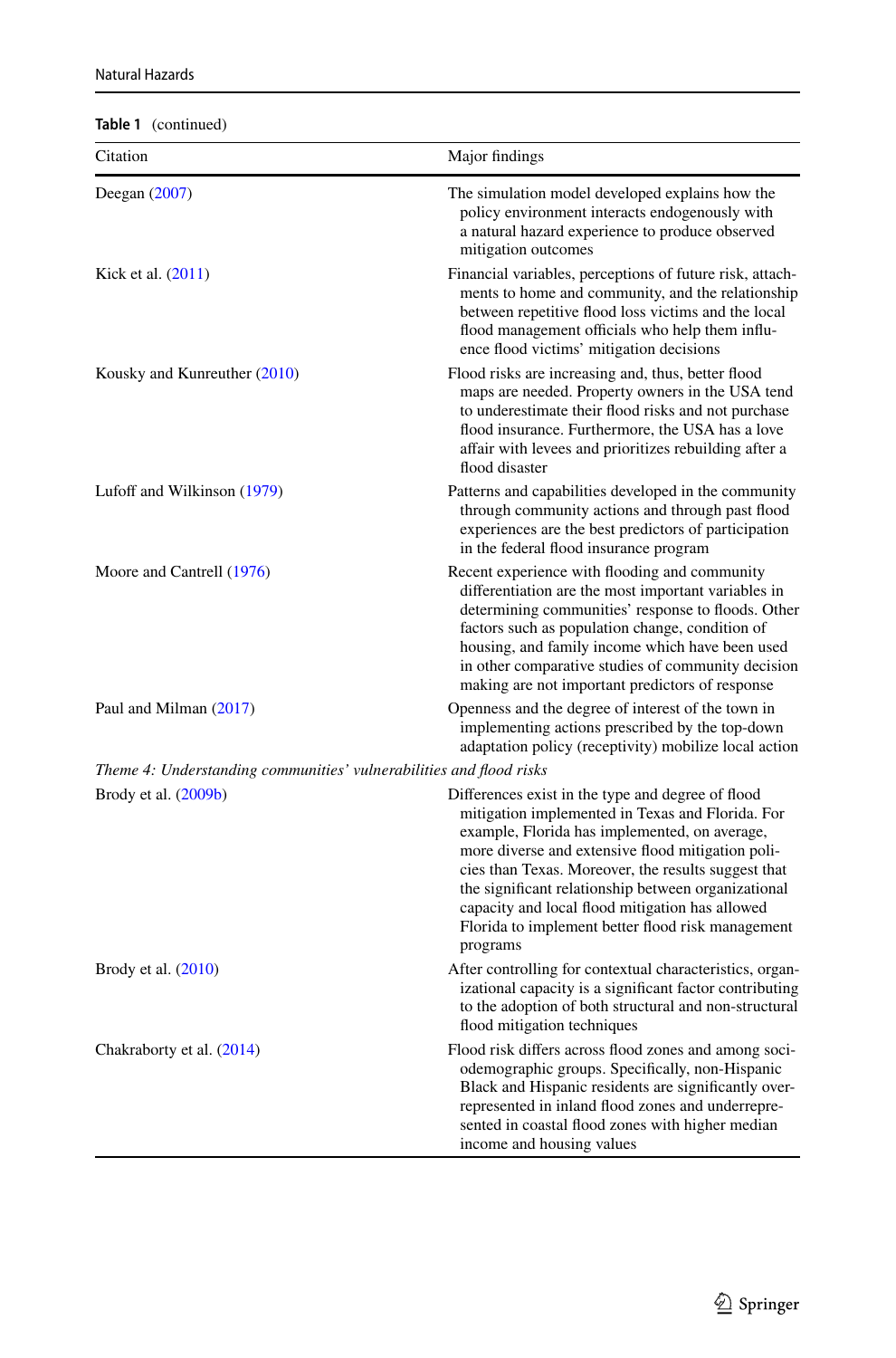**Table 1** (continued)

| Citation                        | Major findings                                                                                                                                                                                                                                                                                                                                                                                                                                                                                                     |
|---------------------------------|--------------------------------------------------------------------------------------------------------------------------------------------------------------------------------------------------------------------------------------------------------------------------------------------------------------------------------------------------------------------------------------------------------------------------------------------------------------------------------------------------------------------|
| Consoer and Milman (2017)       | Physical and institutional characteristics drive rural<br>municipalities to prioritize structural over non-<br>structural flood mitigation measures. Moreover, the<br>adoption of structural and non-structural mitiga-<br>tion measures is influenced by state and federal<br>regulations as well as barriers to accessing state and<br>federal assistance programs                                                                                                                                               |
| Mogollón et al. (2016)          | Landscape features affect the magnitude and duration<br>of floods with return periods less than or equal to<br>10 years. Hence, larger floods cannot be managed<br>effectively by manipulating landscape structure                                                                                                                                                                                                                                                                                                 |
| Pielke and Downton (2000)       | The rise in flood damage in recent decades is related<br>to both climate factors and societal factors. More<br>specifically, increased damage is associated with<br>increased precipitation and with increasing popula-<br>tion and wealth                                                                                                                                                                                                                                                                         |
| Zahran et al. (2008)            | The odds of a flood casualty increase with the pres-<br>ence of socially vulnerable populations as well<br>as the level of precipitation on the day of a flood<br>event, flood duration, property damage caused by<br>the flood, and population density. In addition, the<br>odds of a flood casualty decrease with the number<br>of dams, the level of precipitation on the day before<br>a recorded flood event, and the extent to which<br>localities have adopted and implemented flood<br>mitigation measures |
| Theme 5: Flood mitigation tools |                                                                                                                                                                                                                                                                                                                                                                                                                                                                                                                    |
| Blessing et al. $(2017)$        | Spatially distributed hydrological models like Vflo<br>are alternative models for measuring community<br>flood risks                                                                                                                                                                                                                                                                                                                                                                                               |
| Brody et al. (2012a)            | The 100-year floodplain may not be a sufficient<br>marker for delineating flood risk and predicting<br>property damage caused by flood events                                                                                                                                                                                                                                                                                                                                                                      |
| Gall et al. (2007)              | Hazard United States-Multi-Hazard and Stream Flow<br>Model 3.3 is appropriate workarounds whenever<br>digital flood data are missing                                                                                                                                                                                                                                                                                                                                                                               |
| Lathrop et al. $(2014)$         | The user-centered design approach that was adopted<br>is time sensitive, but appears to result in an end-<br>product that is largely successful in meeting target<br>audiences' needs                                                                                                                                                                                                                                                                                                                              |
| Olsen $(2014)$                  | The stakeholder-built and national Geographic<br>Information System software decision support<br>system performs well in communicating knowledge<br>of flood risk and risk-reduction options, resulting<br>in significant learning outcomes. In fact, meetings<br>using the stakeholder-built DSS in high-quality<br>meeting facilities perform best. Additionally, the<br>stakeholder-built model is less expensive and more<br>user-friendly for stakeholders                                                    |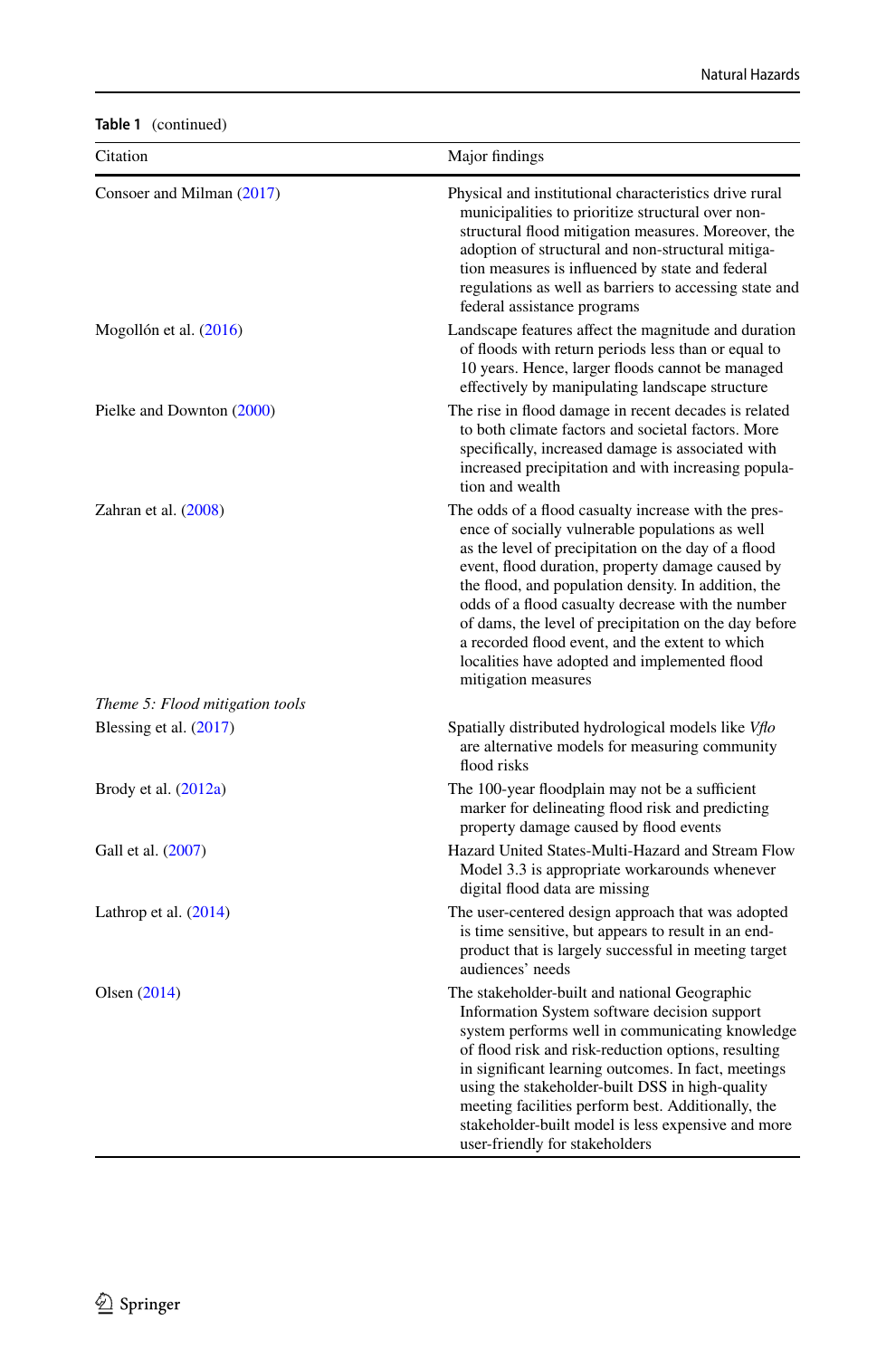**Table 1** (continued)

| Citation                                               | Major findings                                                                                                                                                                                                                                                                                                                       |
|--------------------------------------------------------|--------------------------------------------------------------------------------------------------------------------------------------------------------------------------------------------------------------------------------------------------------------------------------------------------------------------------------------|
| Patterson and Doyle (2009)                             | Temporally, the Piedmont and Mountain Regions<br>have limited success at reducing exposure within<br>the 100-year floodplain, while the Coastal Plain<br>successfully reduces exposure. Spatially, there is a<br>significant increase in flood exposure immediately<br>outside the 100-year floodplain in North Carolina             |
| Theme 6: Communities' efforts to plan for flood events |                                                                                                                                                                                                                                                                                                                                      |
| Bailey (2017)                                          | The cost of flooding continues to increase despite the<br>creation of all-hazard mitigation plans mandated<br>through the Disaster Mitigation Act of 2000. Flood<br>costs have increased because of mitigation plan<br>mandates; counties with mitigation plans report<br>more flood costs than counties without mitigation<br>plans |
| Kang (2009)                                            | After controlling for biophysical, built environ-<br>ment, and socioeconomic variables, plan quality<br>has little effect on reducing insured flood losses.<br>Rather, insured flood loss is considerably affected<br>by wetland alteration and a community's location<br>on the coast                                               |

# **References**

- <span id="page-22-7"></span>Albright EA, Crow DA (2015a) Learning in the aftermath of extreme foods: community damage and stakeholder perceptions of future risk. Risk Hazards Crisis Public Policy 6(3):308–328
- <span id="page-22-8"></span>Albright EA, Crow DA (2015b) Learning processes, public and stakeholder engagement: analyzing responses to Colorado's extreme food events of 2013. Urban Clim 14(1):79–93
- <span id="page-22-6"></span>Asche EA (2013) The efect of food risk on housing choices and community hazard mitigation. Dissertation, University of California Santa Barbara
- <span id="page-22-1"></span>Association of State Floodplain Managers (2010) Model job description for a community foodplain manager. [https://www.foods.org/ace-fles/documentlibrary/CFM/FPM\\_Model\\_Job\\_Description\\_2010.pdf.](https://www.floods.org/ace-files/documentlibrary/CFM/FPM_Model_Job_Description_2010.pdf) Accessed 1 Oct 2018
- <span id="page-22-11"></span>Bailey LK (2017) Exploring the barriers to efective federal food mitigation in the Mississippi River region. Dissertation, University of Louisville
- <span id="page-22-9"></span>Berke PR, Lyles W, Smith G (2014) Impacts of federal and state hazard mitigation policies on local land use policy. J Plan Educ Res 34(1):60–76
- <span id="page-22-10"></span>Blessing R, Sebastian A, Brody SD (2017) Flood risk delineation in the United States: how much loss are we capturing? Nat Hazards Rev 18(3):1–10
- <span id="page-22-0"></span>Bouwer LM (2011) Have disaster losses increased due to anthropogenic climate change? Bull Am Meteorol Soc 92(1):39–46
- <span id="page-22-2"></span>Brody SD, Highfeld WE (2013) Open space protection and food mitigation: a national study. Land Use Policy 32:89–95
- <span id="page-22-3"></span>Brody SD, Highfeld WE, Ryu HC, Spanel-Weber L (2007a) Examining the relationship between wetland alteration and watershed fooding in Texas and Florida. Nat Hazards 40(2):413–428
- <span id="page-22-4"></span>Brody SD, Zahran S, Highfeld WE, Grover H, Vedlitz A (2007b) Identifying the impact of the built environment on food damage in Texas. Disasters 32(1):1–18
- <span id="page-22-5"></span>Brody SD, Zahran S, Maghelal P, Grover H, Highfeld WE (2007c) The rising costs of foods: examining the impact of planning and development decisions on property damage in Florida. J Am Plann As 73(3):330–345
- <span id="page-22-12"></span>Brody SD, Davis SE III, Highfeld WE, Bernhardt SP (2008) A spatial-temporal analysis of section 404 wetland permitting in Texas and Florida: thirteen years of impact along the coast. Wetlands 28(1):107–116
- <span id="page-22-13"></span>Brody SD, Bernhardt SP, Zahran S, Kang JE (2009a) Evaluating local food mitigation strategies in Texas and Florida. Built Environ 35(4):492–515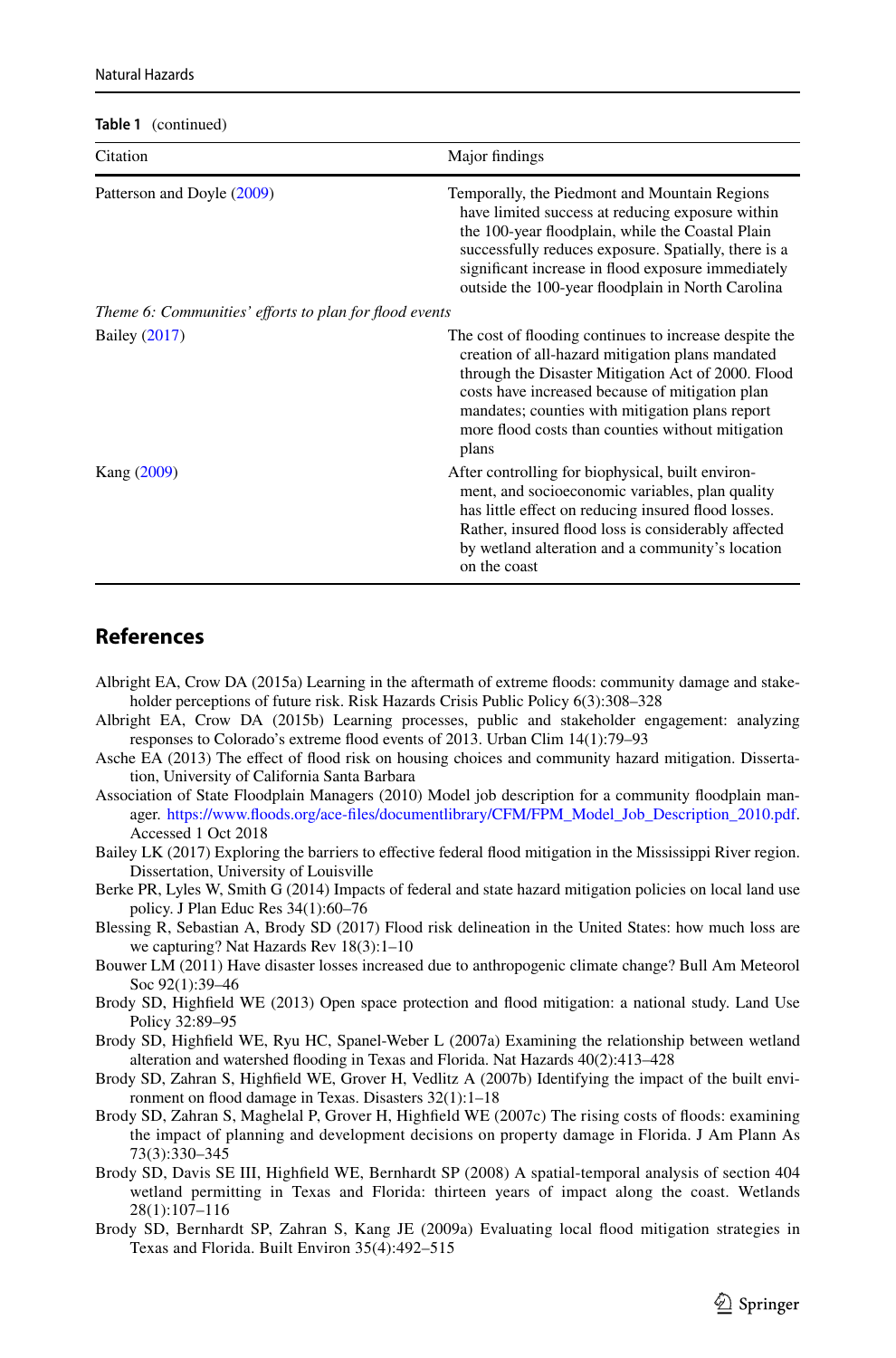- <span id="page-23-13"></span>Brody SD, Zahran S, Highfeld WE, Bernhardt SP, Vedlitz A (2009b) Policy learning for food mitigation: a longitudinal assessment of the community rating system in Florida. Risk Anal 29(6):912–929
- <span id="page-23-3"></span>Brody SD, Kang JE, Bernhardt S (2010) Identifying factors infuencing food mitigation at the local level in Texas and Florida: the role of organizational capacity. Nat Hazards 52(1):167–184
- <span id="page-23-2"></span>Brody SD, Gunn J, Peacock W, Highfeld WE (2011) Examining the infuence of development patterns on food damages along the Gulf of Mexico. J Plan Educ Res 31(4):438–448
- <span id="page-23-12"></span>Brody SD, Blessing R, Sebastian A, Bedient P (2012a) Delineating the reality of food risk and loss in Southeast Texas. Nat Hazards Rev 14(2):89–97
- <span id="page-23-21"></span>Brody SD, Peacock WG, Gunn J (2012b) Ecological indicators of food risk along the Gulf of Mexico. Ecol Indic 18:493–500
- <span id="page-23-10"></span>Brody SD, Kim H, Gunn J (2013) Examining the impacts of development patterns on fooding on the Gulf of Mexico coast. Urban Stud 50(4):789–806
- <span id="page-23-6"></span>Brody SD, Blessing R, Sebastian A, Bedient P (2014) Examining the impact of land use/land cover characteristics on food losses. J Environ Plan Manag 57(8):1252–1265
- <span id="page-23-16"></span>Brody SD, Highfeld WE, Blessing R (2015a) An analysis of the efects of land use and land cover on food losses along the Gulf of Mexico coast from 1999 to 2009. J Am Water Resour As 51(6):1556–1567
- <span id="page-23-9"></span>Brody SD, Sebastian A, Blessing R, Bedient PB (2015b) Case study results from southeast Houston, Texas: identifying the impacts of residential location on food risk and loss. J Flood Risk Manag 51(11):5110–5120
- <span id="page-23-7"></span>Brody SD, Highfield WE, Blessing R, Makino T, Shepard CC (2017) Evaluating the effects of open space confgurations in reducing food damage along the Gulf of Mexico coast. Landsc Urban Plan 167:225–231
- <span id="page-23-5"></span>Bubeck P, Botzen WJ, Aerts JC (2012) A review of risk perceptions and other factors that infuence food mitigation behavior. Risk Anal 32(9):1481–1495
- <span id="page-23-24"></span>Burby RJ (2006) Hurricane Katrina and the paradoxes of government disaster policy: bringing about wise governmental decisions for hazardous areas. Ann Am Acad Pol Soc Sci 604:171–191
- <span id="page-23-25"></span>Burby RJ, French SP (1981) Coping with foods: the land use management paradox. J Am Plan As 47(3):289–300
- <span id="page-23-8"></span>Calil J, Beck MW, Gleason M, Merrifeld M, Klausmeyer K, Newkirk S (2015) Aligning natural resource conservation and food hazard mitigation in California. PLoS ONE 10(7):1–14
- <span id="page-23-14"></span>Chakraborty J, Collins TW, Montgomery MC, Grineski SE (2014) Social and spatial inequities in exposure to flood risk in Miami, Florida. Nat Hazards Rev 15(3):1-10
- <span id="page-23-0"></span>Cigler BA (2017) US foods: the necessity of mitigation. State Local Gov Rev 49(2):127–139
- <span id="page-23-1"></span>Consoer M, Milman A (2017) Opportunities, constraints, and choices for food mitigation in rural areas: perspectives of municipalities in Massachusetts. J Flood Risk Manag. <https://doi.org/10.1111/jfr3.12302>
- <span id="page-23-4"></span>Cutter SL, Barnes L, Berry M, Burton C, Evans E, Tate E, Webb J (2008) A place-based model for understanding community resilience to natural disasters. Glob Environ Change 18(4):598–606
- <span id="page-23-11"></span>Deegan MA (2007) Exploring US food mitigation policies: a feedback view of system behavior. Dissertation, State University of New York at Albany
- <span id="page-23-19"></span>Eisenman DP, Cordasco KM, Asch S, Golden JF, Glik D (2007) Disaster planning and risk communication with vulnerable communities: lessons from Hurricane Katrina. Am J Public Health 97(1):109–115
- <span id="page-23-17"></span>Esnard AM, Brower D, Bortz B (2001) Coastal Hazards and the built environment on Barrier Islands: a retrospective view of Nags Head in the late 1990s. Coast Manag 29(1):53–72
- <span id="page-23-26"></span>Fan Q, Davlasheridze M (2014) Evaluating the efectiveness of food mitigation policies in the US. Conference paper, Agricultural and applied economics association annual conference
- <span id="page-23-27"></span>Fan Q, Davlasheridze M (2015) Flood risk, food mitigation, and location choice: evaluating the national food insurance program's community rating system. Risk Anal 36(6):1125–1147
- <span id="page-23-15"></span>Federal Emergency Management Agency (2014a) For communities plagued by repeated fooding, property acquisition may be the answer. [https://www.fema.gov/news-release/2014/05/28/communitie](https://www.fema.gov/news-release/2014/05/28/communities-plagued-repeated-flooding-property-acquisition-may-be-answer) [s-plagued-repeated-fooding-property-acquisition-may-be-answer](https://www.fema.gov/news-release/2014/05/28/communities-plagued-repeated-flooding-property-acquisition-may-be-answer). Accessed on 31 Jan 2019
- <span id="page-23-20"></span>Federal Emergency Management Agency (2014b) Homeowner flood insurance affordability act of 2014. [https://www.fema.gov/media-library/assets/documents/95946.](https://www.fema.gov/media-library/assets/documents/95946) Accessed on 31 Jan 2019
- <span id="page-23-23"></span>Federal Emergency Management Agency (2015) FEMA hazard mitigation assistance brochures. [https://](https://www.fema.gov/media-library/assets/documents/107704) [www.fema.gov/media-library/assets/documents/107704.](https://www.fema.gov/media-library/assets/documents/107704) Accessed on 7 April 2018
- <span id="page-23-18"></span>Federal Emergency Management Agency (2017) Flood zones. [https://www.fema.gov/food-zones](https://www.fema.gov/flood-zones). Accessed on 7 April 2018
- <span id="page-23-28"></span>Gall M, Boruff BJ, Cutter SL (2007) Assessing flood hazard zones in the absence of digital floodplain maps: comparison of alternative approaches. Nat Hazards Rev 8(1):1–12
- <span id="page-23-22"></span>Gallagher J (2014) Learning about an infrequent event: evidence from food insurance take-up in the United States. Am Econ J Appl Econ 6(3):206–233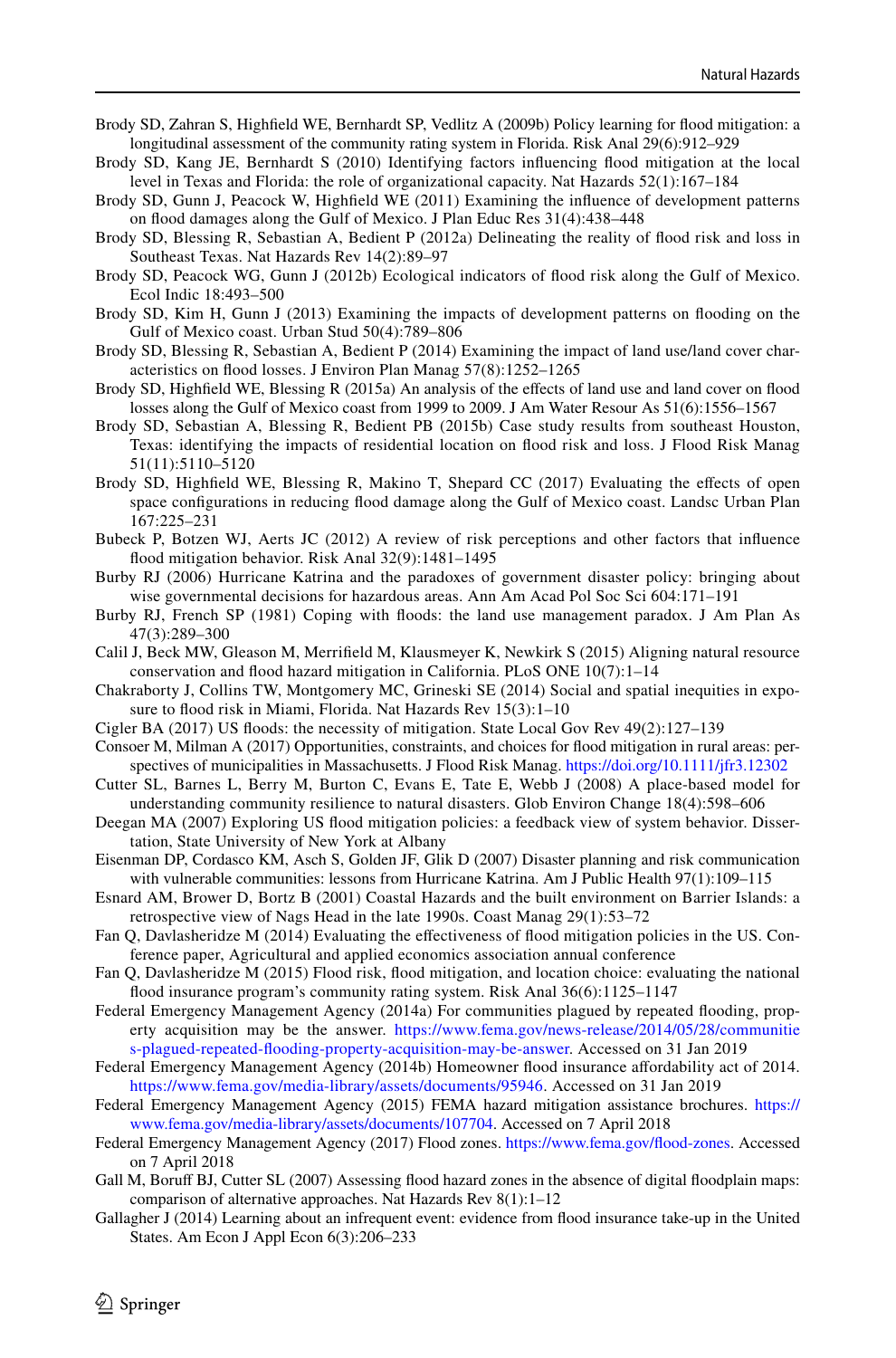- <span id="page-24-5"></span>Galloway GE (2008) Flood risk management in the United States and the impact of Hurricane Katrina. Int J River Basin Manag 6(4):301–306
- <span id="page-24-21"></span>Grigg NS, Doesken NJ, Frick DM, Grimm M, Hilmes M, McKee TB, Oltjenbruns KA (1999) Fort Collins food 1997: comprehensive view of an extreme event. J Water Res Plan Man 125(5):255–262
- <span id="page-24-6"></span>Haddow G, Bullock J, Coppola DP (2011) Introduction to emergency management. Butterworth-Heinemann, Cambridge, MA
- <span id="page-24-9"></span>Highfeld WE, Brody SD (2006) Price of permits: measuring the economic impacts of wetland development on food damages in Florida. Nat Hazards Rev 7(3):123–130
- <span id="page-24-13"></span>Highfeld WE, Brody SD (2013) Evaluating the efectiveness of local mitigation activities in reducing food losses. Nat Hazards Rev 14(4):229–236
- <span id="page-24-14"></span>Highfeld WE, Brody SD (2017) Determining the efects of the FEMA community rating system program on food losses in the United States. Int J Disaster Risk Reduct 21:396–404
- <span id="page-24-22"></span>Highfeld WE, Brody SD, Blessing R (2014) Measuring the impact of mitigation activities on food loss reduction at the parcel level: the case of the clear creek watershed on the upper Texas coast. Nat Hazards 74(2):687–704
- <span id="page-24-23"></span>Holway JM, Burby RJ (1993) Reducing food losses local planning and land use controls. J Am Plan As 59(2):205–216
- <span id="page-24-7"></span>Horn D, Brown JT (2018) Introduction to FEMA's national food insurance program (NFIP). Congressional Research Service. <https://fas.org/sgp/crs/homesec/R44593.pdf> Accessed 1 Oct 2018
- <span id="page-24-19"></span>Horritt MS, Bates PD (2001) Efects of spatial resolution on a raster based model of food fow. J Hydrol 253(1–4):239–249
- <span id="page-24-1"></span>Intergovernmental Panel on Climate Change (2013) Climate change 2013: the physical science basis. Cambridge University Press, Cambridge
- <span id="page-24-3"></span>Jongman B, Winsemius HC, Fraser SA, Muise SM (2018) Assessment and adaptation to climate change related food risks. Oxford Research Encyclopedia of Natural Hazard Science. [http://oxfordre.](http://oxfordre.com/naturalhazardscience/view/10.1093/acrefore/9780199389407.001.0001/acrefore-9780199389407-e-278%3fprint%3dpdf) [com/naturalhazardscience/view/10.1093/acrefore/9780199389407.001.0001/acrefore-9780199389](http://oxfordre.com/naturalhazardscience/view/10.1093/acrefore/9780199389407.001.0001/acrefore-9780199389407-e-278%3fprint%3dpdf) [407-e-278?print=pdf](http://oxfordre.com/naturalhazardscience/view/10.1093/acrefore/9780199389407.001.0001/acrefore-9780199389407-e-278%3fprint%3dpdf) Accessed 17 Jan 2019
- <span id="page-24-16"></span>Kang JE (2009) Mitigating food loss through local comprehensive planning in Florida. Dissertation, Texas A&M University
- <span id="page-24-18"></span>Kellens W, Terpstra T, De Maeyer P (2013) Perception and communication of food risks: a systematic review of empirical research. Risk Anal 33(1):24–49
- <span id="page-24-0"></span>Kick EL, Fraser JC, Fulkerson GM, McKinney LA, De Vries DH (2011) Repetitive food victims and acceptance of FEMA mitigation ofers: an analysis with community–system policy implications. Disasters 35(3):510–539
- <span id="page-24-20"></span>Kousky C, Kunreuther H (2010) Improving food insurance and food-risk management: insights from St. Louis, Missouri. Nat Hazards Rev 11(4):162–172
- <span id="page-24-17"></span>Kousky C, Walls M (2014) Floodplain conservation as a food mitigation strategy: examining costs and benefts. Ecol Econ 104:119–128
- <span id="page-24-10"></span>Landry CE, Li J (2011) Participation in the community rating system of NFIP: empirical analysis of North Carolina counties. Nat Hazards Rev 13(3):205–220
- <span id="page-24-26"></span>Lathrop R, Auermuller L, Trimble J, Bognar J (2014) The application of WebGIS tools for visualizing coastal fooding vulnerability and planning for resiliency: the New Jersey experience. Int J Geo-Inf 3(2):408–429
- <span id="page-24-12"></span>Li J (2012) Community flood hazard mitigation and the community rating system of national flood insurance program. Dissertation, East Carolina State University
- <span id="page-24-11"></span>Li J, Landry CE (2018) Flood risk, local hazard mitigation, and the community rating system of the national flood insurance program. Land Econ 94(2):175–198
- <span id="page-24-24"></span>Lufof AE, Wilkinson KP (1979) Participation in the national food insurance program: a study of community activeness. Rural Sociol 44(1):137
- <span id="page-24-2"></span>Mees H, Tempels B, Crabbé A, Boelens L (2016) Shifting public-private responsibilities in Flemish food risk management. Towards a co-evolutionary approach. Land Use Policy 57:23–33
- <span id="page-24-8"></span>Mittler E, Morgan L, Shapiro M, Grill KY (2006) State roles and responsibilities in the national food insurance program. American Institutes for Research. [https://biotech.law.lsu.edu/disasters/insurance/nfp\\_](https://biotech.law.lsu.edu/disasters/insurance/nfip_eval_state_roles.pdf) [eval\\_state\\_roles.pdf.](https://biotech.law.lsu.edu/disasters/insurance/nfip_eval_state_roles.pdf) Accessed 1 Oct 2018
- <span id="page-24-15"></span>Mogollón B, Frimpong EA, Hoegh AB, Angermeier PL (2016) An empirical assessment of which inland foods can be managed. J Environ Manag 167(1):38–48
- <span id="page-24-25"></span>Moore DE, Cantrell RL (1976) Community response to external demands: an analysis of participation in the federal food insurance program. Rural Sociol 41(4):484
- <span id="page-24-4"></span>Morrison A, Westbrook CJ, Noble BF (2017) A review of the food risk management governance and resilience literature. J Flood Risk Manag.<https://doi.org/10.1111/jfr3.12315>